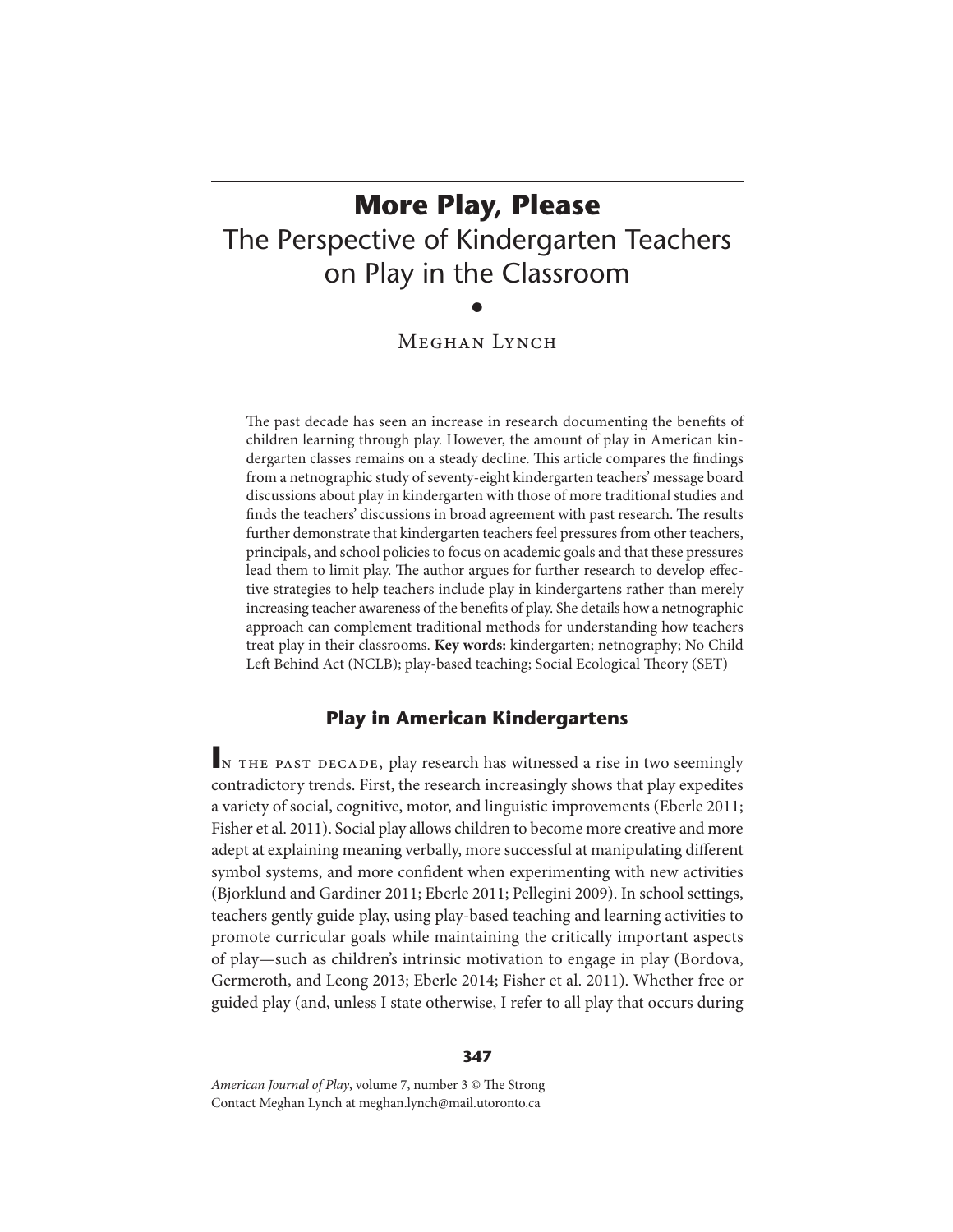kindergarten class time collectively as "play" throughout this article), play in the classroom fosters improvements in such subjects as mathematics, language, early literacy, and socio-emotional skills, and it does so for children from both low- and higher-income environments (Duncan et al. 2007). In addition to such specific subject skills, researchers contend that, as a major outcome, play helps children learn to cooperate with others and engage in socially appropriate behavior (Bordova et al. 2013; Eberle 2011). In time, these social competencies developed through play transfer to children's everyday behaviors (Elias and Berk 2002). Because play's benefits are so extensive, play has been asserted as an evolutionary and developmentally important activity (Bateson and Martin 2000; Eberle 2011, 2014). Researchers have posited that play enables developments in the prefrontal cortexes of mammals, including humans (Pellis, Pellis, and Himmler 2014). The premise that play serves a serious purpose of acquiring skills and experience needed in adulthood has long been a central feature in play research (Bateson 1987). Consequently, play should be viewed as a valuable classroom activity that enables children to develop a wide variety of social and academic skills (Copple and Bredekamp 2009; Fisher et al. 2011).

Second, and paradoxically, in spite of the many benefits of play recognized by academics, recent years have seen a steady decrease in the amount of time kindergarten classes devoted to play (Brownson et al. 2010; Frost 2008; Meisels and Shonkoff 2000). Past research has well documented the challenges American public school kindergarten teachers face in implementing play in their classes and the shift towards more academically focused kindergarten teaching. Jeynes (2006) traces the change in academic kindergarten back to three key issues. One, in the 1960s, public schools eliminated religious activities in classrooms. The removal of these activities, coupled with the lack of anything taught in their place, left a gap in the school day that became filled with more academic learning and testing. Compounding this change, from the 1960s until the 1980s, the standardized test scores of students in virtually every American school began to drop, resulting in calls to reform the American educational system. Two, beginning in the early 1980s, Americans learned that, despite attempts to raise test scores through teaching more academic material in U.S. schools, students in the Japanese educational system were achieving more impressive test scores. Because these remarkable scores were attributed to Japan's extensive educational testing system, American schools increased standardized testing (Jeynes 2006). And three, beginning the early 1990s, policy makers and educators have increasingly voiced concern about the achievement gap between inner-city and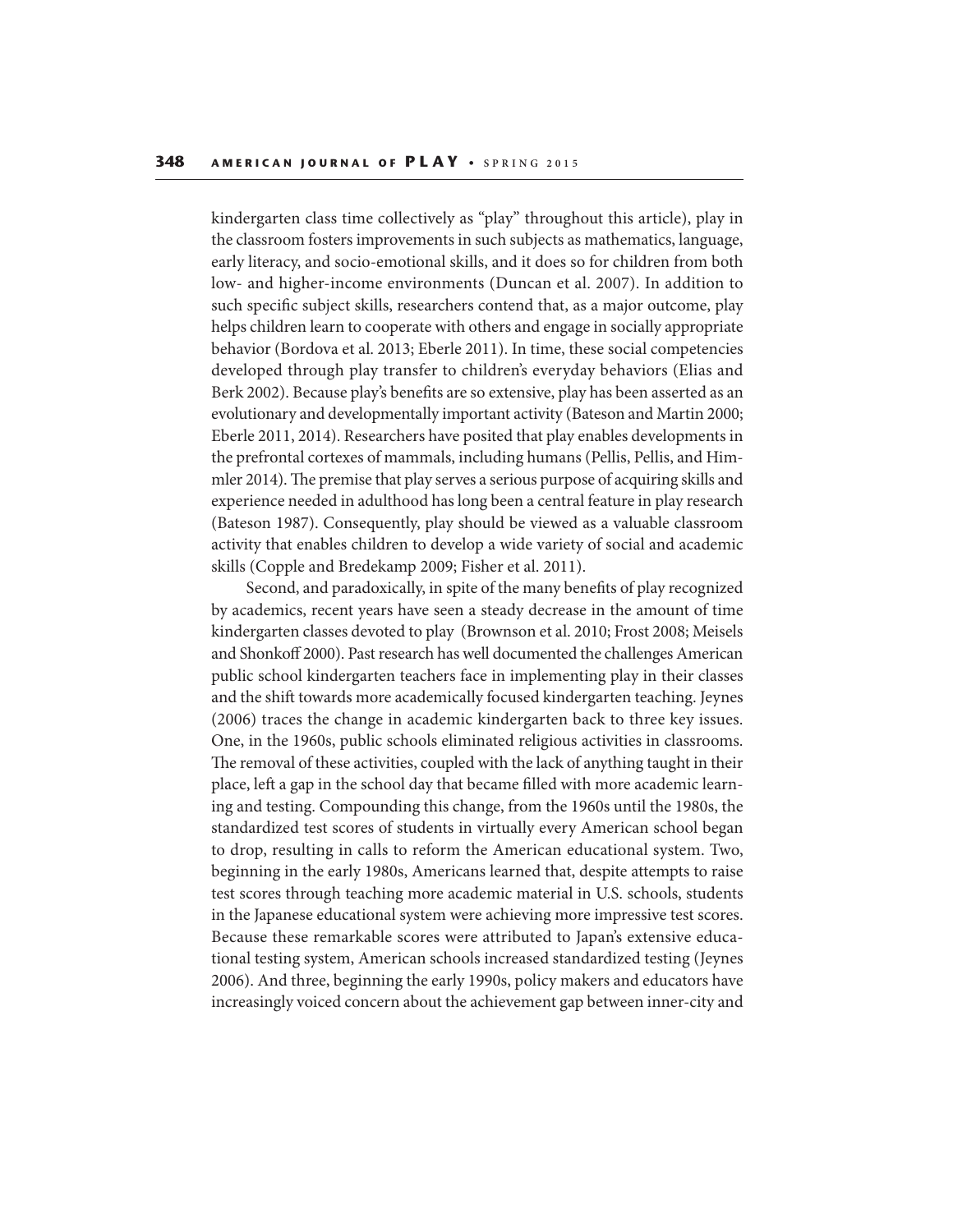suburban children and between middle-class Caucasian students and minority students. In 2001 the No Child Left Behind Act (NCLB) was created to push public schools to greater accountability for the American educational system (Hyun 2003; Jeynes 2006) and to be more accountable for reducing the achievement gaps between various groups of children (Copple and Bredekamp 2009).

While NCLB does not apply to kindergartens, research has revealed NCLB's effects trickle down into kindergartens. In particular, the diminishing time afforded for play in kindergartens resulted from the emphasis on preparing children to do well on standardized tests and to meet all standards (Copple and Bredekamp 2009; Hyun 2003; Jeynes 2006). Consequently, more research examining kindergarten teachers' perspectives on play in the classroom has been frequently recommended (Hyun 2003; Jeynes 2006; Nelson and Smith 2004; Parker and Neuharth-Pritchett 2006). To date, all of our knowledge about teachers' perspectives of play in kindergartens has been derived from traditional methods such as interviews, focus groups, and observations—methods where issues of social desirability have been identified (Hedge and Cassidy 2009; Nelson and Smith 2004; Parker and Neuharth-Pritchett 2006; Stipek and Byler 1997). However, these days many American kindergarten teachers discuss the challenges they face in their working lives on social media (Stitzlein and Quinn 2012). The discussions are publicly available and offer researchers insights related to play-based teaching. Such is the approach of the study presented in this article.

## **Social-Media Data and Netnography**

Social-media data offers a readily available alternative to interviews and questionnaires, particularly for research with subjects that involve self-representation biases (Wilkinson and Thelwall 2011). Recent years have seen a rapid increase in the number of social-media sites, such as message boards, blogs, and chat rooms, all of which offer qualitative researchers a wealth of raw textual data (Krippendorf 2004; Rowe, Hawkes, and Houghton 2008). Users of these sites freely share information about themselves, offer opinions, and seek and receive advice (Banas 2008; Dart 2008; Hadert and Rodham 2008; Salzmann-Erikson and Eriksson 2011; White and Dorman 2001). Teachers especially have described the convenience and support of message boards in helping them overcome barriers of time and distance (Hur and Brush 2009; Nicholson and Bond 2003; Stitzlein and Quinn 2012). Additionally, in social-media discussions, teachers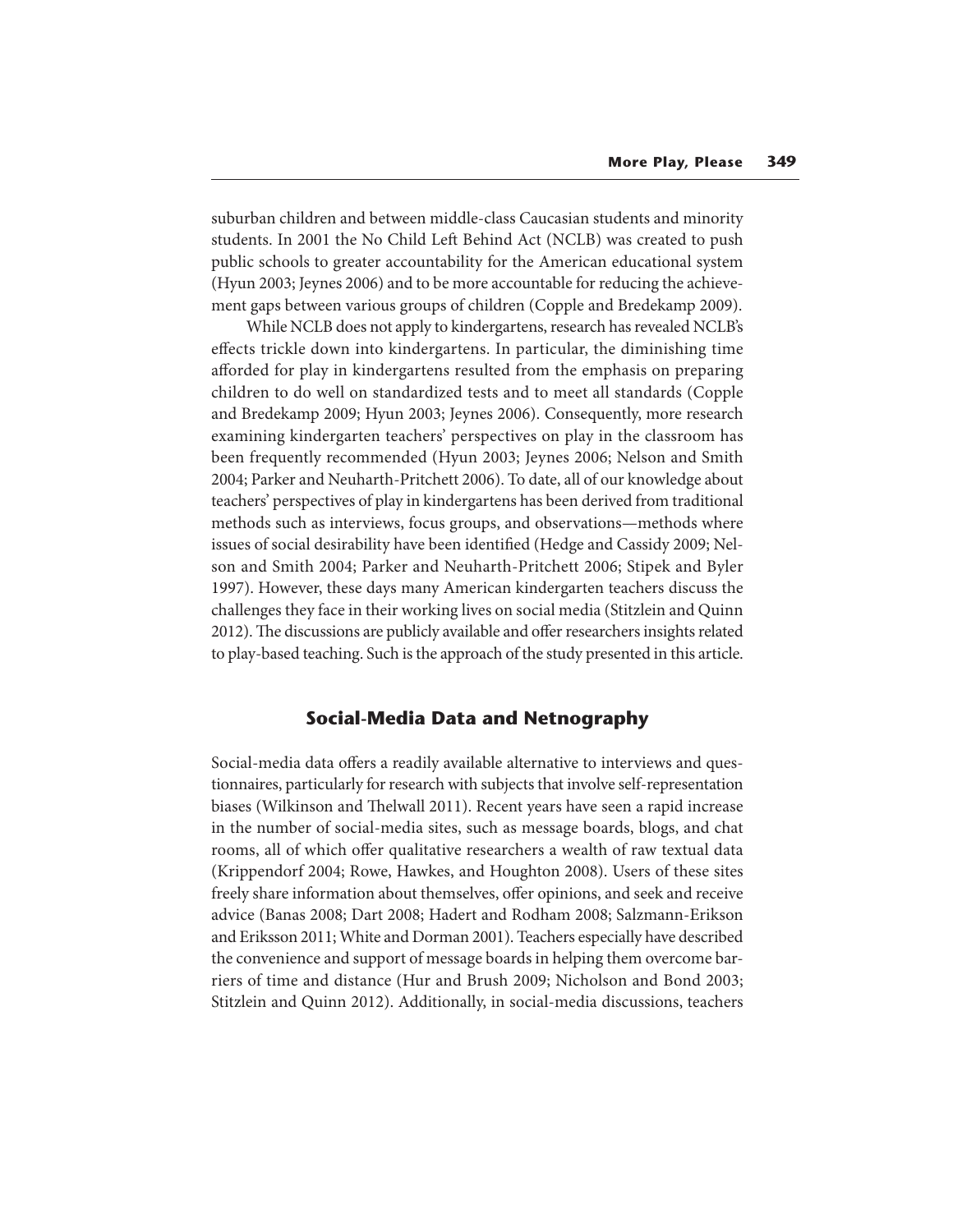present their opinions to a wider range of teachers than those in their schools an especially significant point for teachers who feel isolated from other teachers with similar views (Hur and Brush 2009; Stitzlein and Quinn 2012). Most pertinently for this study, teachers have increasingly turned to social-media discussions because of perceived limitations on their freedom of speech regarding educational policies (Stitzlein and Quinn 2012). Researchers have already examined social-media discussions to better understand the perspectives of groups such as people with chronic illnesses (Seeman 2010), aboriginal women (Hoffman-Goetz and Donelle 2007), and cancer survivors (Meier et al. 2007), just to name a few examples. To study these social-media discussions, researchers turn to netnography (Kozinets 2010).

Netnography is a research methodology that adopts the practices of ethnography to an internet-based setting. That is to say, it is a qualitative research methodology whereby a researcher becomes immersed in the everyday life of a community with the goal of understanding life from community members' perspectives (Kozinets 2010). Researchers analyze social-media discussions much as they handle transcripts from other qualitative data (Kozinets 2010). Consequently, researchers view netnographic research findings in the same way they view in-depth interviews and other qualitative information. As with other qualitative approaches, netnography aims to offer propositions that can inform future research and that can be theoretically—rather than empirically generalized (Draper and Swift 2010). Its results increase the store of particular knowledge, encourage broader and new perspectives, and generate hypotheses (Kozinets 2010).

Given the exponential growth of social-media discourse, netnography offers an innovative and timely methodology that should enable researchers to learn from a wide variety of individuals (Henrich and Holmes 2011). I have used a netnographic design, therefore, to examine data from teacher message boards to understand the influences acting on kindergarten teachers' perspectives on play, and I compare the results to existing literature.

## **Methods**

## *Data Collection*

My study qualitatively explores a sample of American kindergarten teachers' discussions about play in kindergarten. It was facilitated through a netnographic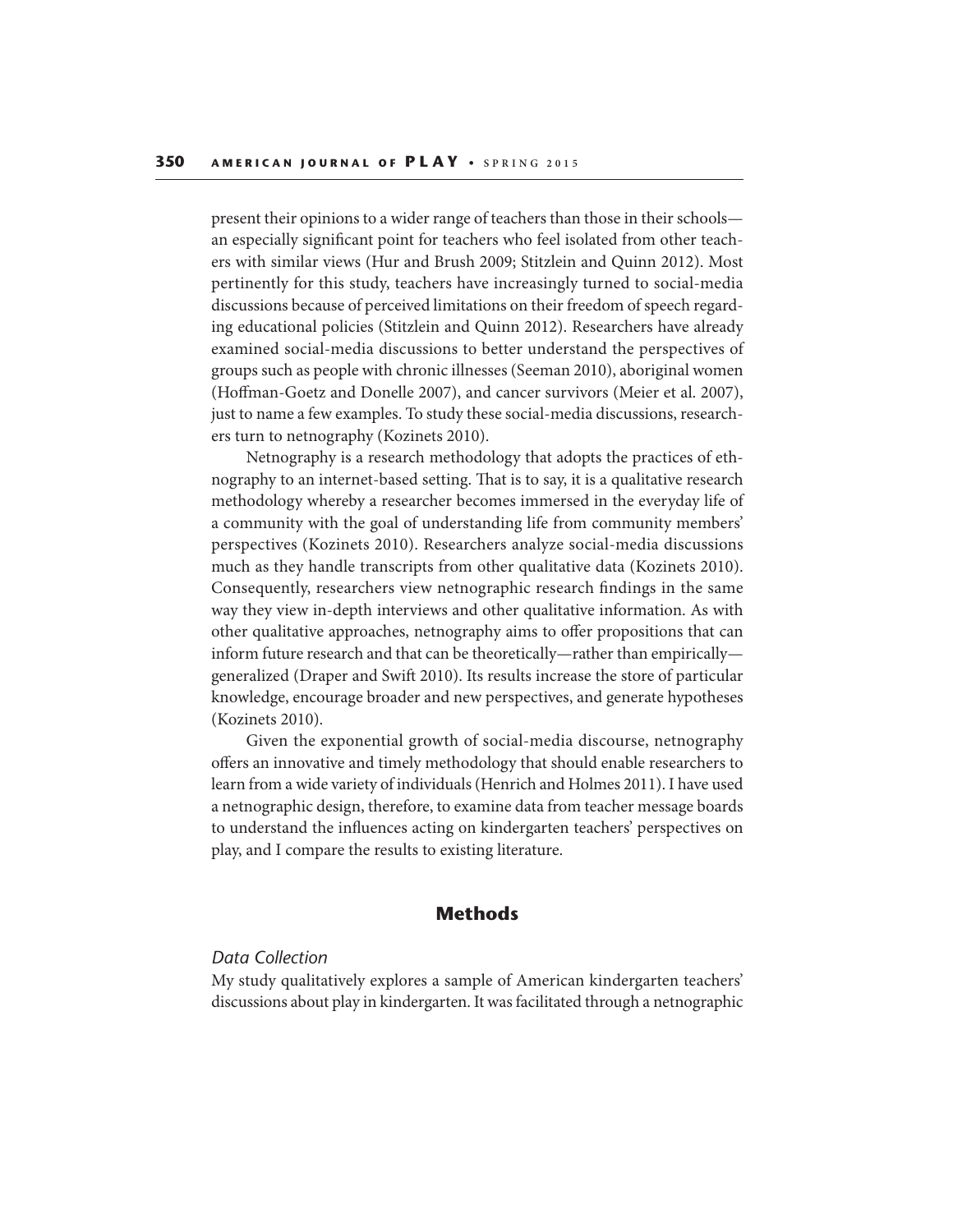analysis of kindergarten teachers' discussions on seven teacher message boards. A consensus has not been reached about the research ethics involved in netnographic research (Kozinets 2010), so I followed the ethical suggestions of McDermott, Roen, and Piela (2013) in selecting the message boards to include in a netnography. First, I considered the likely expectations of privacy among the participants. To include only discussions they could expect not to be private, I developed the following preliminary inclusion criteria: The message boards I used could not require membership, registration, or sign-in, and they were publicly accessible through a popular search engine. Second, I considered the extent that my observations might harm participants. In addressing this concern, I came to the conclusion that, although the data would unavoidably involve personal opinions, I could argue that the discussions I chose do not contain controversial or sensitive topics or opinions that would result in harm to participants—particularly when compared to netnographies that have examined such topics as the recreational drug use or self-harm (Bruckman 2002; McDermott et al. 2013; Paetcher 2012). In line with past netnographers, I made the data anonymous by not reporting any of the names of the message boards or identifying any characteristics of individual posters I studied (Reichman and Atzi 2009). Finally, although this research actually required no ethical approval (because there was no interaction with humans), I asked the Research Ethics Board at the University of Toronto to review and accept all study protocol.

I identified teacher message boards by entering the phrases "teacher message boards," "teacher forums," "teacher discussions," and "teacher chat" into Google, the commercial Internet search engine. As a second step, I applied the "discussions" filter and added the term "inurl: forum," which provided results from forums I may have been missed in the first search (Wilkinson and Thelwall 2011). These two searches returned hundreds of results, including a page of statistics regarding web pages that included the phrase "teacher message boards." I searched through these results to determine which were, in fact, teacher message boards because many were unrelated web sites that contained only the searched phrases. I weeded these out, leaving a sample of relevant teacher message boards (Wilkinson and Thelwall 2011).

I selected message boards for inclusion in the study using selection criteria described by Kozinets  $(2010)$ . The message boards had to  $(1)$  be publicly available with no fee-based membership or password protection; (2) identify as providing a discussion forum for teachers (based on the name of the board and an examination of the board's self-description, located on the main page);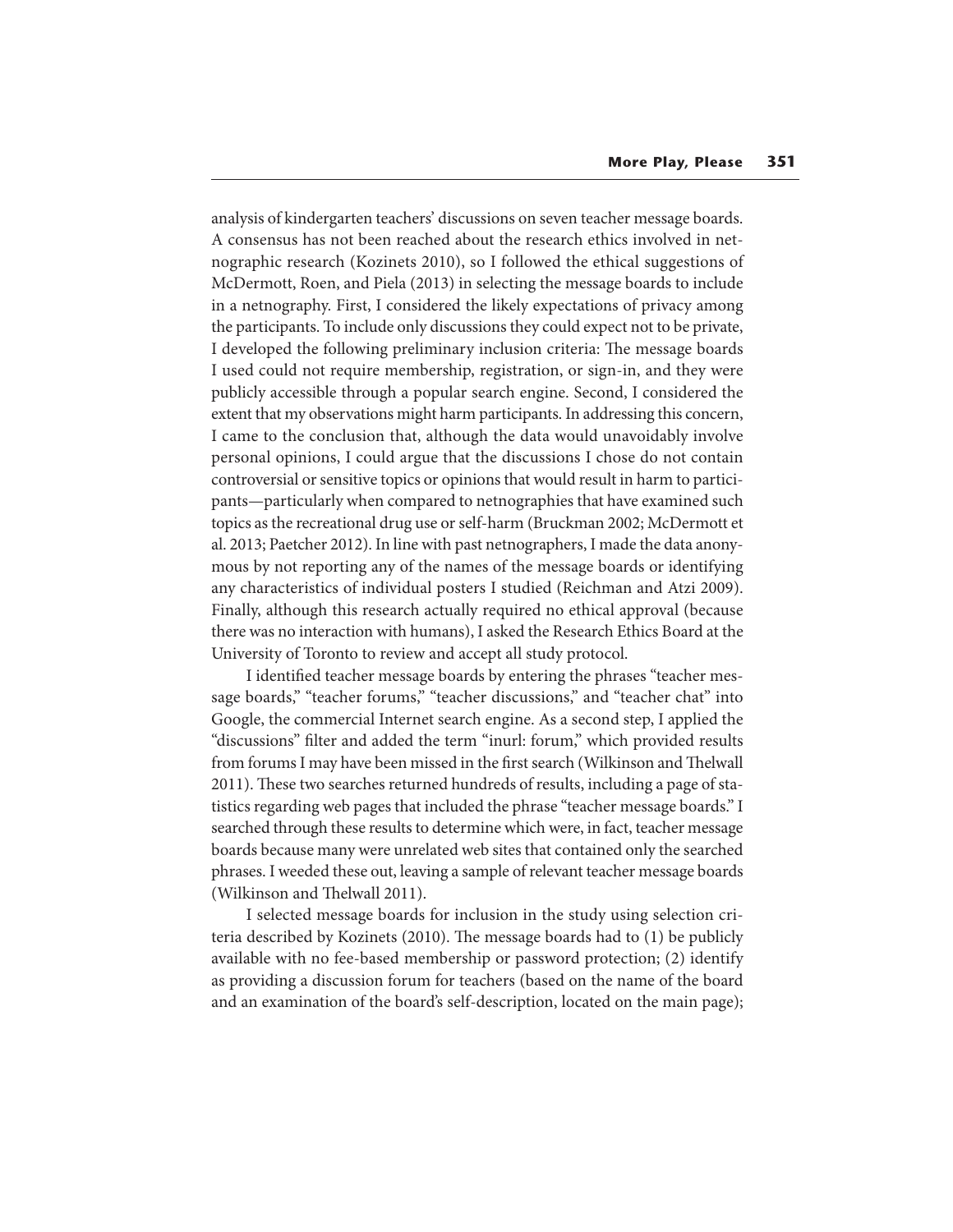(3) contain discussions published from 2002 (I selected this year because NCLB was created in 2001); (4) provide a user profile for individual posters; and (5) be written in English. As a result, I excluded message boards from the study if they required a fee or password, did not self-identify as discussion boards for teachers, predated 2002, did not provide a user profile, or were written in a language other than English. I rejected boards that met any one of the exclusion criteria. In total, I identified seven message boards.

In the next step of my search of social-media discussions, I combed through the discussion topics for those related to kindergarten play-based learning or teaching. To locate such discussions, depending on the specific message board, I either entered keywords into the board search engine or searched manually. I used such search terms as "play based" and "play"— and additional terms, like "stations," "centers," and "centres," based on words that had frequently appeared in the initially identified discussions. I identified seventy-eight distinct discussions by kindergarten teachers about play-based teaching. I saved all discussions as PDFs for analysis.

#### *Data Analysis*

Those experienced in netnography encourage researchers to take precautions to collect valid data (Kozinets 2010; Puri 2007). Following the recommendations of Puri, I selected only message boards that provided user profiles, I examined the content of individual posts to check for consistency over time, and I collected discussions from seven boards instead of examining the discussions on only one board to help validate findings. This careful and prolonged observation of the social-media data allowed me more comfortably to trust that the online discussions came from genuine kindergarten teachers (Kozinets 1998, 2010; Wallendorf and Belk 1989).

I analyzed all data inductively, summarizing and classifying the data before I related it to previous literature and theory (Creswell 2009; Pope, Ziebland, and Mays 2000; Strauss and Corbin 1998). This inductive approach to analysis allowed me to draw a more authentic picture of kindergarten teachers' experiences, because my goal during analysis was to use the literature or a theoretical framework not to anticipate themes but let them develop as the study proceeded (Strauss and Corbin 1990). During my analysis, I moved from describing the data, which involved organizing it to show codes and themes, to interpreting the themes and examining the influence of underlying ideas and factors on the content (Braun and Clarke 2006).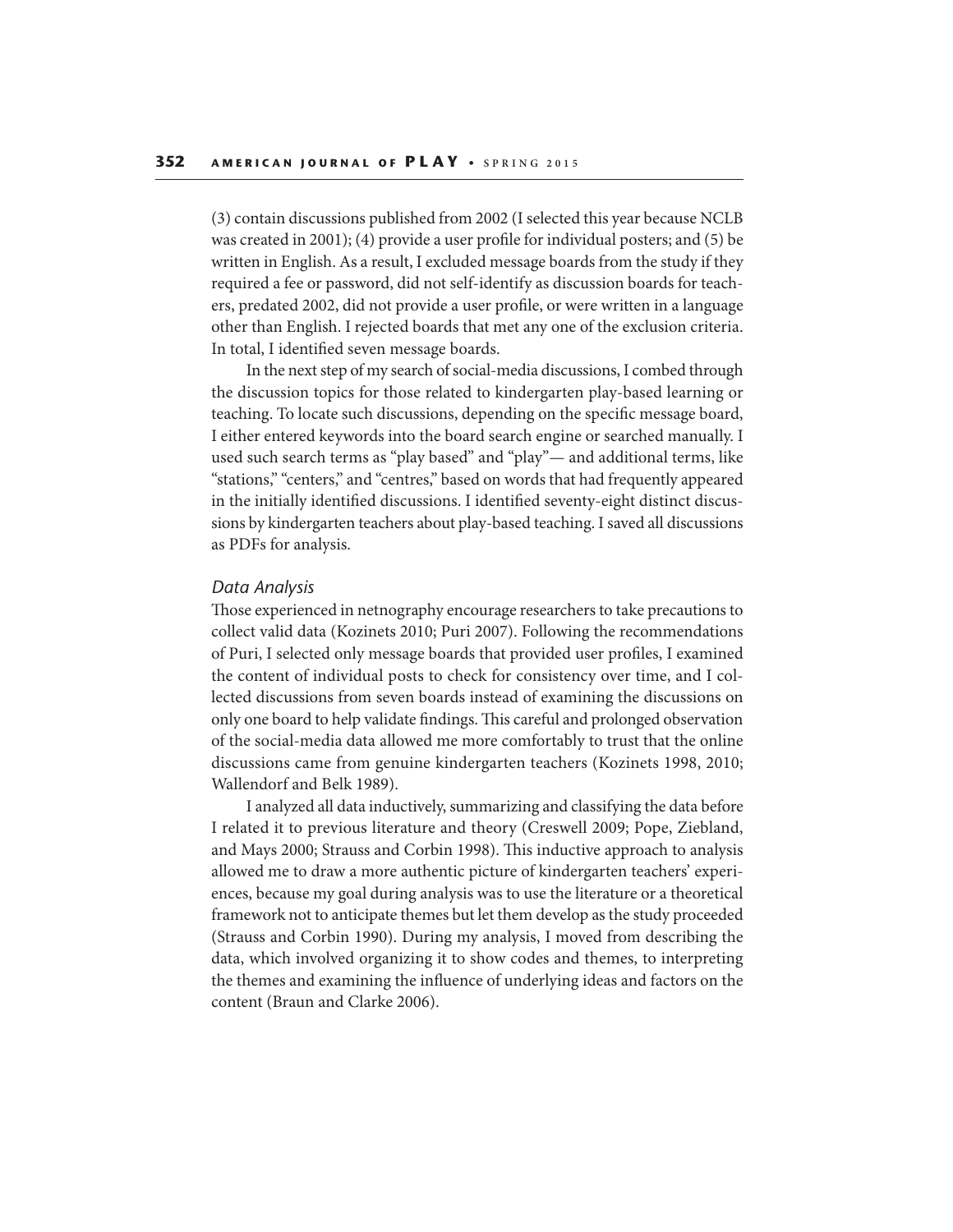First, I became familiar with the data by reading and rereading the discussions and writing reflective notes. Next, I looked at the data, noting its interesting features, with a view to composing the initial codes. I reread each discussion line by line and coded it. I applied initial codes to later discussions, developing additional codes and revising some initial codes. I then grouped related codes under initial themes, both anticipated themes (identified by previous research) and emergent themes. As with the codes, I revised the themes over time. In the later stages of data analysis during theme revision, I became aware of how often teachers described factors other than their personal beliefs that influenced their attitudes toward play and their decisions to use it in their classes. To analyze these observations further, I applied Social Ecological Theory (SET) in organizing and describing the findings (McLeroy et al. 1988). During the data analysis, it became apparent that three of SET's factors—intrapersonal, organizational, and policy—significantly impacted teachers, which I discuss briefly.

#### *SET*

A large body of research asserts that kindergarten teachers face many challenges related to teaching through play (Goldstein 2007; Graue 2006; Jeynes 2006; Parker and Neuharth-Pritchett 2006; Winter and Kelley 2008). A theoretical framework that explores behaviors from multiple perspectives, therefore, might help us better understand the complex challenges facing these teachers. SET (McLeroy et al. 1988) illuminates how a policy, such as NCLB, might affect individual behavior, for example, leading teachers to encourage play in class.

McLeroy and his colleagues identified five groups of interrelated factors that influence an individual's behavior. These factors are  $(1)$  intrapersonal, which include individual characteristics such as knowledge, attitudes, skills, and attitudes; (2) interpersonal factors, which include social networks such as friends, neighbors, and family; (3) institutional factors, which involve contexts such as formal and informal rules, management support, and relations with supervisors; (4) community factors, which include the norms and standards that exist among groups and among those within organizations; and (5) policy factors, which include local, provincial, and national policies (McLeroy et al. 1988). While the many factors influencing individuals' behaviors constitute one of SET's strengths, this very same breadth also produces one of its greatest limitations in practice and research. The theory, however, becomes more useful by focusing on specific aspects, depending on the research participants and contexts (Gryzwacz and Fuqua 2000; Wiium and Wold 2009).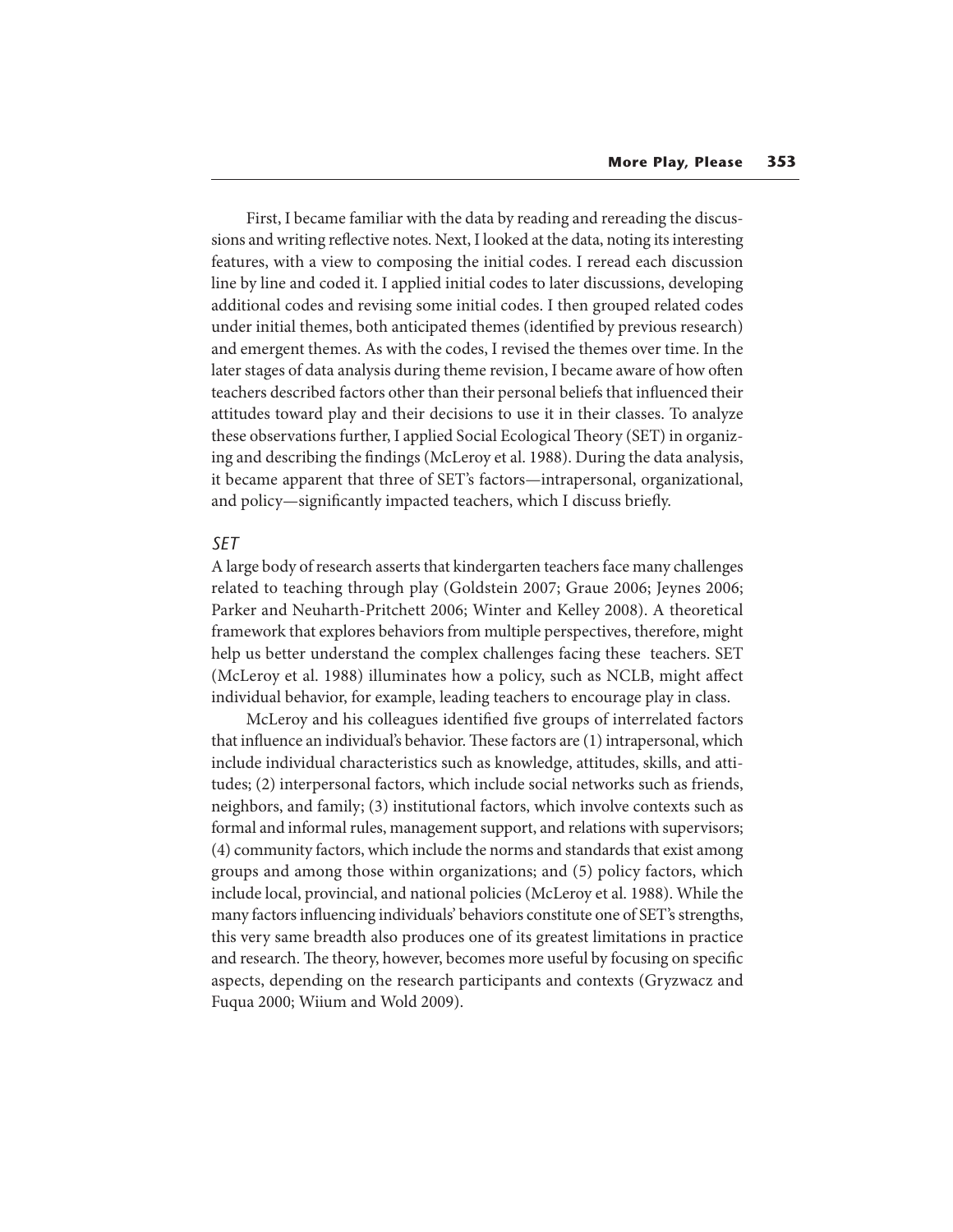## **Results**

#### *Data Profile*

Before I discuss my results, let me first briefly describe the data. I collected message-board data for three months at the beginning of 2013 from a total of seven, publicly available message boards. I noted seventy-eight distinct discussions by kindergarten teachers about play-based teaching. Although I lacked comprehensive data on the participating teachers (as with similar netnographies, such as Hoffman-Goetz and Donelle 2007; Seeman 2010; Meier et al. 2007), I did collect some basic information on them from what they chose to reveal in their profiles. The overwhelming majority of the participating teachers were women who said they came from the United States, though some of teachers were men and some reported they came from Canada, Japan, or Australia (I excluded from the analysis the teachers who lived outside United States). The sample included both new and experienced teachers, based on participants' descriptions of being "new to K[indergarten]" or of having "15 years of experience as a K teacher." I found noteworthy the absence of any comments about Montessori or Reggio Emilia curricula, and thus I reasoned that participating teachers most likely taught in public schools.

The more popular discussions occurred on the two more comprehensive and popular boards. These discussions were frequently richer and longer than those on the other boards, where discussions were shorter, sometimes consisting of only three or four posts per discussion. In contrast, on the more popular boards, discussions commonly consisted of an average of twenty posts per discussion. For all themes, I have included, along with the results, examples and quotations obtained from a variety of message-board participants, which I selected based on how well they represented the themes.

## **Intrapersonal Factors**

#### *Negative Beliefs about Play in Kindergarten*

A dominant theme throughout the discussions involved teachers debating the kind, if not the very existence, of benefits that result from play. The majority of these discussions began with a teacher initiating an exchange about how to make play-based activities more scholarly—or as teachers more commonly described them, "more academic" and not "just for fun." In some discussions,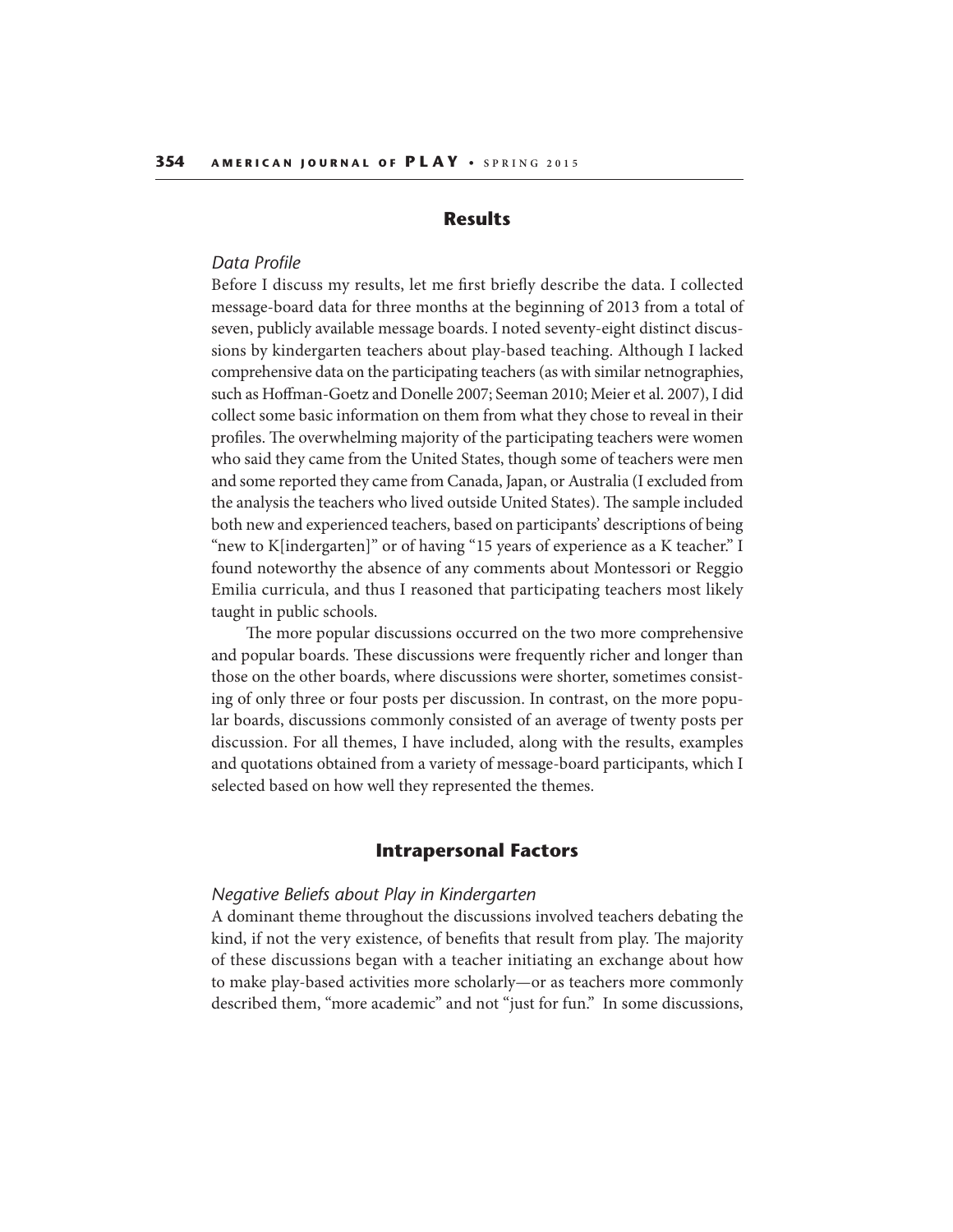teachers completely opposed allowing play in kindergarten classes. One teacher offered that she believed kindergarten teachers who employ play-based teaching methods are simply being "lazy." In other discussions, teachers explained that they no longer include play centers in their classes because they believe more valuable learning activities take priority over play. For example, one teacher asked if any other teachers have classes without dramatic play centers and stated her intent to discard them because "the corner could be useful for so many other things." One teacher offered that play should be eliminated from kindergarten because "there is a time crunch and not enough time to spend on things. True, some kids don't get enough play time at home, but a substantially smaller number get adequate early reading intervention from a qualified professional at home. Given the crisis with reading (not to mention math etc.) we are experiencing in this country—often the result of poor basic skill acquisition—my point was that we shouldn't sacrifice instructional components like early reading intervention for play."

Some teachers stated they needed to label activities to give them an academic tone, instead of a playful one. Rather than calling areas in the classroom "play centers," these teachers encouraged others to call the spaces "developmental centers" or "work centers," or to describe play as "active learning." I also found this impetus to make kindergarten sound academic in parts of discussions unrelated to play, as in one teacher's reasoning for renaming nap time: "Last year our Sp Ed K-3 teacher told us she calls it Sensory Differentiation Time so that it doesn't sound so 'nonacademic.'"

Teachers revealed mixed opinions about the benefits of play in preparing preschool-aged children for kindergarten. Teachers mentioned they had found children from play-based preschools trailed behind other students academically (presumably those who have attended nonplay-based preschools) when they reach kindergarten. One teacher proclaimed that she, "without exception," encountered children from play-based preschools who were unable to meet the kindergarten curriculum objectives, a failing she attributed to "too much play and little to no academics." Another teacher wrote, "I think dramatic housekeeping-type centers are GREAT for preschool, but I don't have time for them in K, with all the stuff I need to teach." Another teacher revealed: "So many preschools build up a lot of hype about how academic they are in an effort to entice parents to send their children to their preschool. They give parents the wrong message. It confuses parents when their children come into kindergarten and they see the kitchen area, blocks.  $\dots$  The parents think their children aren't learning if they aren't doing a paper-and-pencil tasks."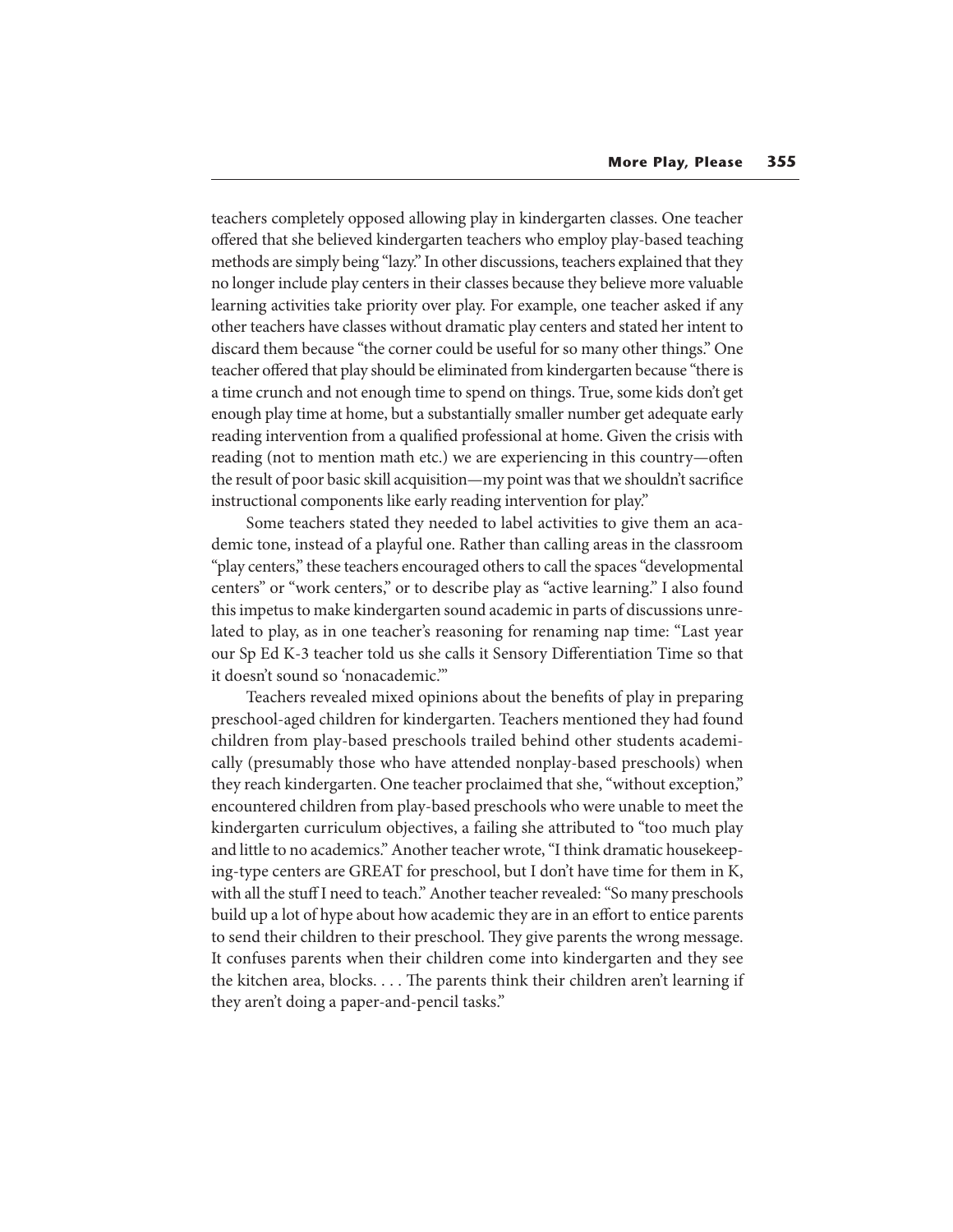#### *Positive Beliefs about Benefits of Play*

Some teachers, however, defended the importance of play in kindergarten, explaining that it differs from the play children engage in at home, where play too often means playing video games. Almost all the teachers agreed that play benefits children socially, teaching them, for example, to share and cooperate. Still, teachers who defended play often revealed a belief in the shortcomings of play compared to academic activities. Although one teacher's argument supported play, she still concluded with a statement suggesting she believed play to be more a reward: "I am a big proponent of free play in kindergarten. From my observations, they are learning while they are playing and demonstrating what they have learned through play.  $\dots$  At the craft center, they are developing their fine motor skills through cutting and pasting.  $\dots$  They are communicating with each other (language and social skill development). . . . I say let them just play, especially if it is at the end of the day."

## **Organizational Factors**

#### *Teachers*

From a post about "one of our K teachers was made fun of by other teachers because the kids sang too much," a discussion quickly developed describing similar situations, in which kindergarten teachers "play all day" with "cute kids" and their teaching was dismissed as "just kindergarten." Kindergarten teachers think other teachers have little understanding of developmentally appropriate activities for young children. One kindergarten teacher wrote that because her class is located in the elementary school, she feels pressure to teach more academics; she feels "looked down upon" if her students are playing. As another teacher recounted: "I will never forget a first-grade teacher telling me that by January our whole day should be [spent] in our seats doing paper-and-pencil activities to prepare them for first grade."

#### *Principals*

Principals emerged as a significant influence on teachers' perspectives of play in the classroom. Teachers observed that their problems with principals begin with the fact that most principals' backgrounds were in high-school teaching, and thus the majority have no experience teaching kindergarten. As one kindergarten teacher explained,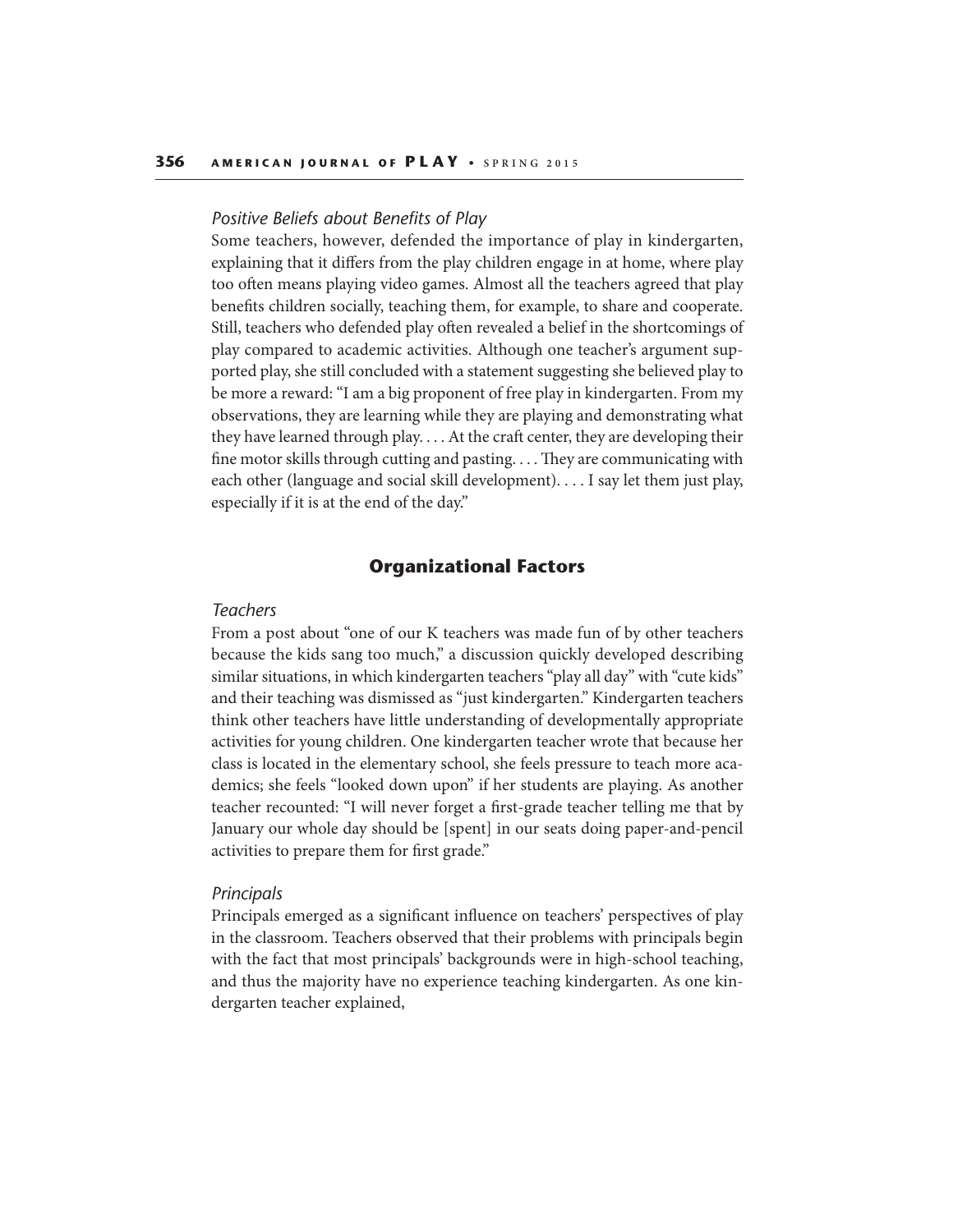My P[rincipal] said, "They are not in kindergarten to color and play." Well, that isn't all we do, but I certainly thought that was part. I teach half day.... My new P was appalled to see house keeping centers and blocks. I got in trouble because I was completing mandatory individual testing on the sixth day of school and let my kids play with math manipulatives for twenty minutes while I did this. She doesn't like songs. "Kindergarten isn't like the old days where we sang songs," she said. Oh, I wasn't aware we only did that in the old days. I feel like my kids get no time for social development, and I certainly don't get to know them at all. I have kids who are failing, and there is nothing wrong with them. Making kids read and write at the age of five is just not realistic for all students, and telling students and parents that they are failing because they can't is unfair.

Other teachers discussed negative experiences with principals regarding play. One recounted, "if the principal walks into one of our K classrooms and sees the children 'playing' instead of working at their seats, the teacher receives discipline." Likewise, another teacher detailed how she "had the kids on the floor in a circle and they were singing 'Farmer in the Dell.' The superintendent walked by and said, 'You are going to stop singing and start teaching, right?'" In another discussion, a teacher described a time when she was moving to a new classroom only to find her entire closet full of play-based kindergarten teaching supplies had been thrown away: "My principal said to throw everything away. I was shocked, then extremely upset. I talked to her, and told her I was disrespected. She said, sorry, but told me I could not bring anything into my classroom, that I had too much in there already." Similarly, a teacher stated: "At my school, we are very academic, even in Kinder; so my principal would not approve of the kids doing dramatic play."

There were also instances of teachers describing principals' positive influences on play-based teaching. Still, teachers continued to voice the belief that the majority of kindergarten classes are simply not allowed to have play or playbased centers. They described feeling "lucky" if they were in a school or district that supports play-based learning: "I feel so very lucky to be in a school where play is still a centerpiece of kindergarten education"; "I am so lucky I am in a school where my principal trusts my teaching philosophy and understands." Another teacher related her good fortune that her principal supported a playbased kindergarten approach, but she also recognized, "I'd get eaten alive by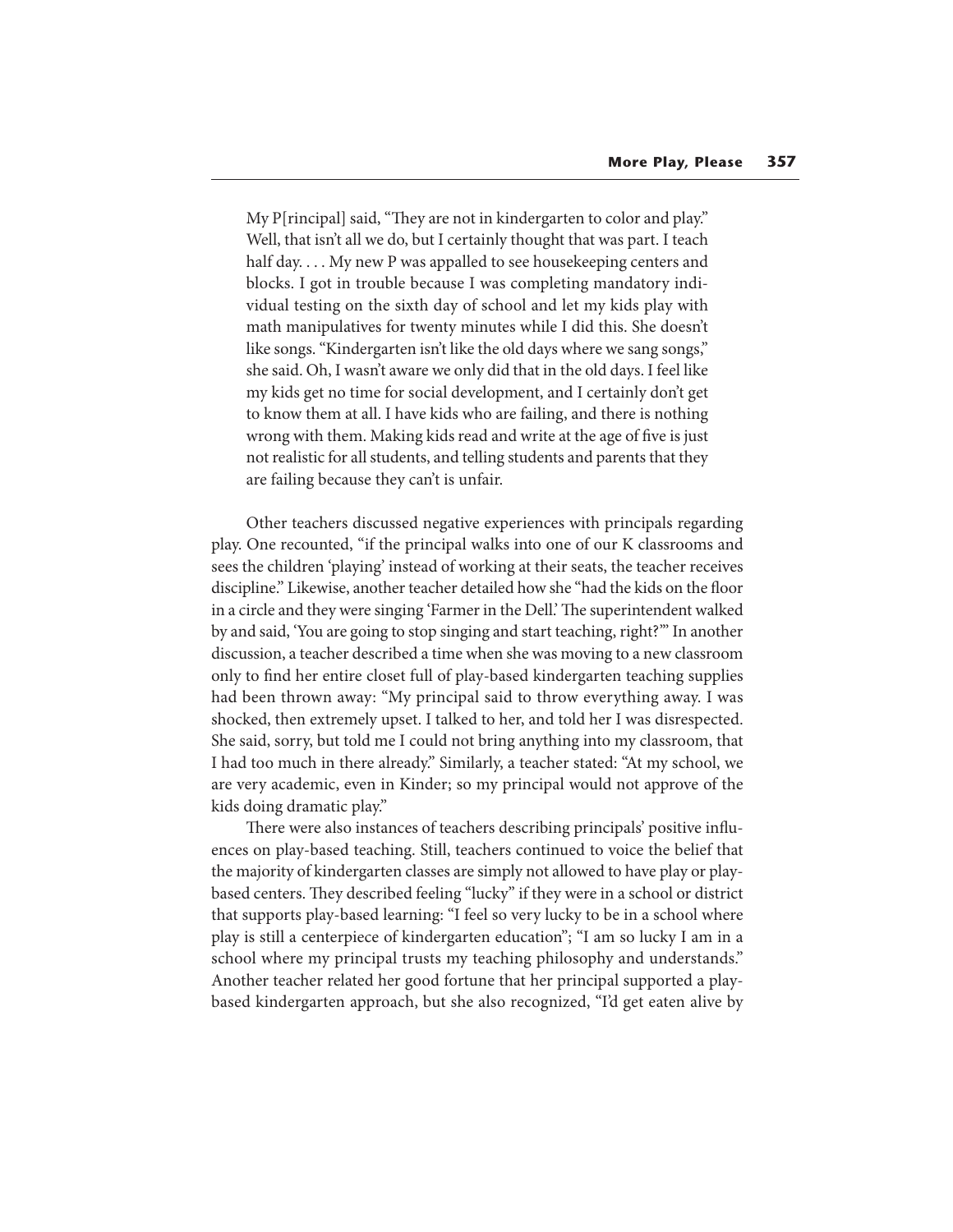other administrators in other schools in our own district. Hoping and praying that our P doesn't retire anytime soon!" Other teachers shared the same sentiment. One wrote: "I am blessed to have an assistant superintendent of elementary ed with an early-childhood background. She is extremely supportive of developmentally appropriate kindergarten classrooms. She has provided inservices on the importance of play in kdg and supports a rest time." Another voiced her gratitude: "I am glad to be in a district that recognizes the importance of play in K programs and is providing new house equipment and blocks to any K class that doesn't currently have the equipment."

## **Policy Factors**

Teachers described receiving instructions from "the system" to avoid having any form of free play in their classes because they have been told "there needs to be a purpose behind all play activities." Frequently in discussions teachers said that they felt pressure to focus the entire school day on teaching to certain standards, stating that with the curriculum and standards they are required to teach, there is no time in the day for play centers, let alone free play. Beyond just eliminating play, teachers discussed that there is no time now for children to rest or take snack breaks because every minute of the kindergarten day must be spent learning academics. For example, some teachers portrayed snack time negatively because, as one posted, it "takes at least ten minutes and with our new math mandated seventy minutes per day; there just is not time." Another expressed her attitude toward snack time fearfully: "When they come to do my evaluations, they will consider it to be unnecessary and cutting into my teaching time." Teachers lamented that there is "no more time for show and tell, no time for holiday and special craft projects, not enough time for daily music and movement activities and the list goes on." Another teacher wrote: "We don't even have a housekeeping area or blocks any more—no time for that! Every minute, the kids are expected to be 'engaged.'"

Other posters directly pointed to No Child Left Behind and Reading First as the causes for their having been forced to remove play from classes. One teacher ascribed the lack of play in her class to "getting all my state standards covered, my CSCOPE curriculum done for all core subjects, my guided reading, interventions, etc." Another teacher commented: "I think those that mandate our curriculum (and parents) forget how important play is to academic and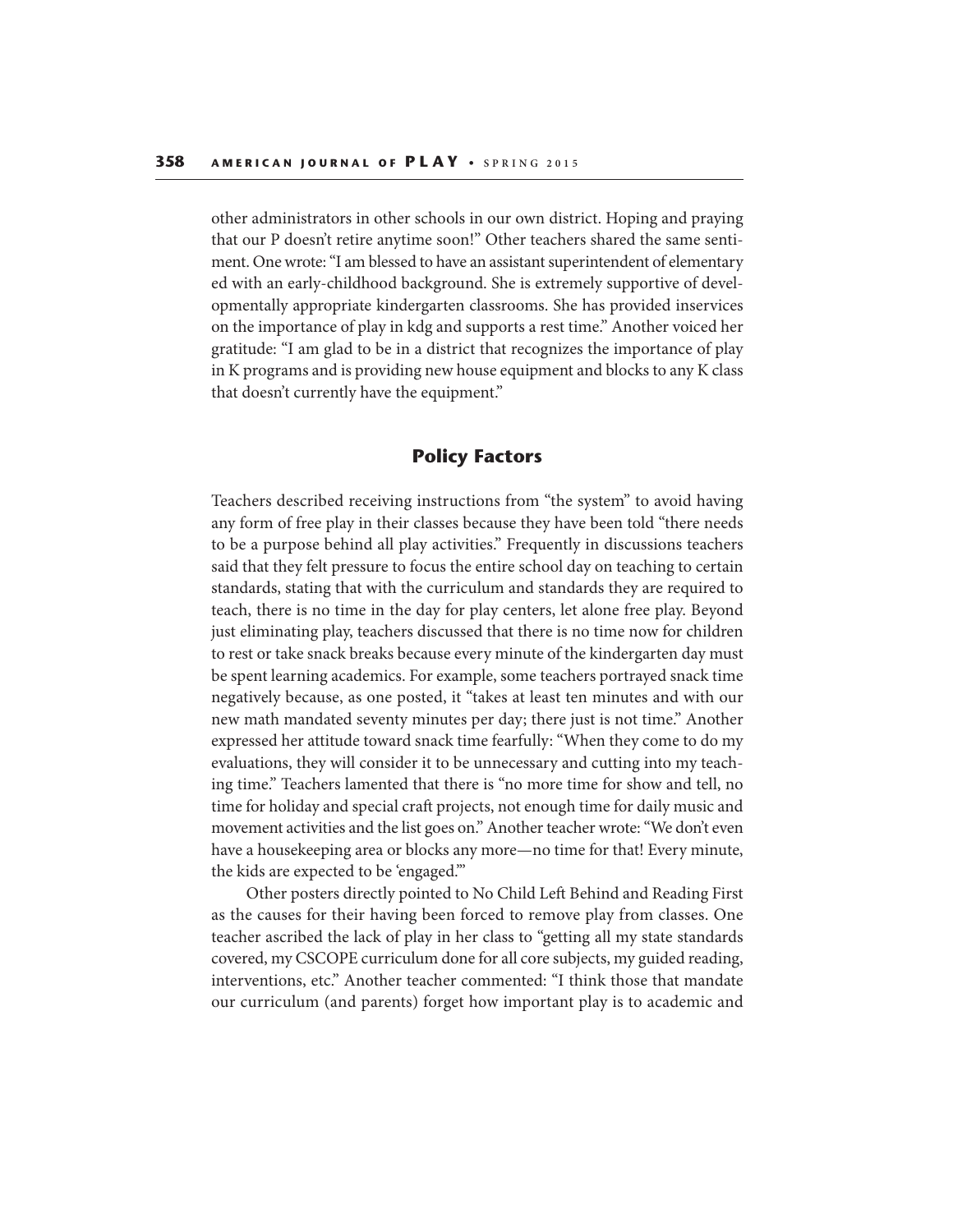social development." These teachers frequently described how schools in their districts are determined to eliminate dramatic play areas. One asserted: "I am determined to keep my drama center." The teacher continued: "I've considered myself a bit of a rebel during all of the foolishness that's been going on in our state and in our classrooms for the past few years. I hope you will not buckle under the pressure—even though currently it is very scary to 'buck the system.' If we don't stay strong, though, the system is going to beat us down."

In fact, teachers often expressed the belief that, as one candidly put it: "So often the people who have the most power to affect your teaching have no idea what appropriate, best practice looks like." Participants in the message-board discussions emphasized that they planned to include play until they were "forced to give it up"; they had gotten in trouble for including play in their classes; and they were fighting to keep play. One teacher recounted: "It is incredibly difficult to teach against your philosophy of education!" Another stated that her district does not allow dramatic play and that she was being disciplined for trying to retain it.

## **Discussion**

Employing a netnographic approach to explore teachers' perspectives on play in kindergarten classes offered rich descriptions from a previously overlooked or unavailable source of publicly available information. Following a close reading of a sample of American kindergarten teachers' social-media discussions, my analysis revealed a variety of influences on teachers' beliefs and practices regarding play in their classes. I drew upon SET (McLeroy et al. 1988) as a holistic framework for understanding the findings.

Many teachers described wanting to include play in their classes but were unable to for a variety of reasons. Specifically, I identified the major influences acting on kindergarten teachers' perspectives on play as intrapersonal factors, organizational factors, and policy factors; these findings have been previously identified in the literature. Replicating findings from previous studies that used traditional methods to explore teachers' perspectives of play in kindergarten serves two purposes: First, this study adds to the literature demonstrating a need for policies that aid teachers in implementing play-based teaching and decreasing the rise in academically focused kindergartens (Jeynes 2006); Second, this study adds to the growing field of netnography that demonstrates a link between offline and online group findings.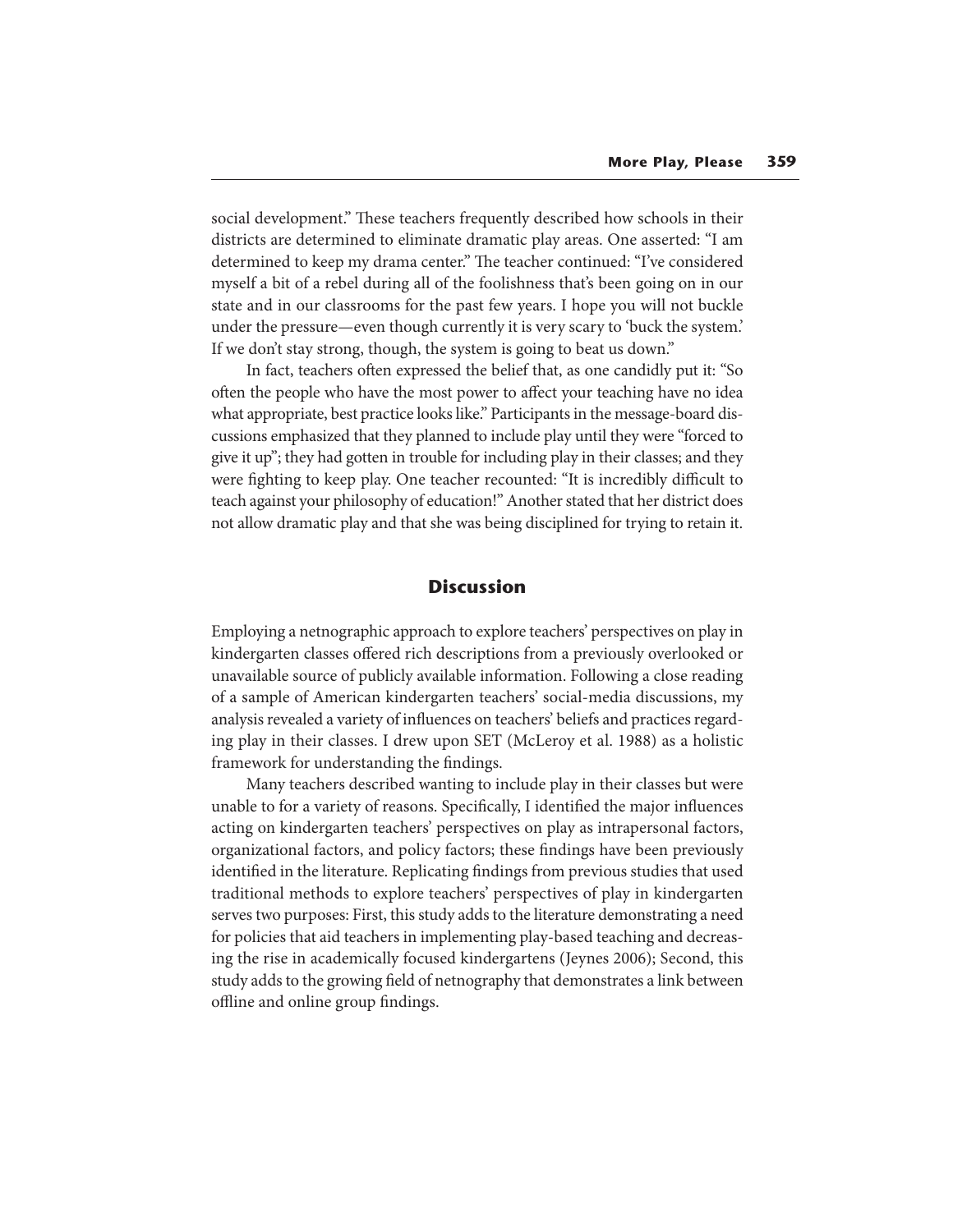# **Adding to the Literature on the Challenges Teachers Face**

According to SET, intrapersonal factors that influence behaviors can include personal beliefs and attitudes. The most discussed theme in the kindergarten teacher message board discussions was the belief in a need to emphasize academic material in kindergarten and the challenges in including play-based learning activities. This finding aligned with results from traditional methods of American teachers' attitudes and beliefs about kindergarten (Goldstein 2007; Jeynes 2006; Parker and Neuharth-Pritchett 2006; Winter and Kelley 2008). Teachers in the study described in this article expressed a need to achieve academic goals that conflicted with play-based teaching. Many teachers reported feeling pressure to adopt a more academic curriculum in kindergarten, resulting in a loss of play in classes. This finding holds true even when teachers possess positive beliefs about play-based learning (Goldstein 2007; Parker and Neuharth-Pritchett 2006). For instance, pressured to prepare children for later formal education, many teachers perceive worksheets as essential in their classrooms, although worksheets clash with their beliefs about how children learn best (Hedge and Cassidy 2009). Teachers in this study, as with past research, described a need to prepare kindergarten children for first grade (Parker and Neuharth-Pritchett 2006; Ranz-Smith 2007). Teachers in my study also described believing that children from preschool arrive unprepared for kindergarten. Interestingly, other research has found teachers may develop perceptions of incoming children being unprepared for kindergarten, when in reality children may simply be too young to be familiar with the academically focused kindergarten curriculum (Graue 2006). Indeed, standardized tests have been used to measure school and teaching effectiveness (Jeynes 2006). Some teachers have argued that standards and tests were not designed with young children's learning needs in mind; rather, they reflect the learning needs and developmental patterns of older students (Copple and Bredekamp 2009; Goldstein 2007). To understand how teachers develop such beliefs and determine how to help teachers include more play in kindergarten, I looked into analyzing factors beyond intrapersonal ones. As I describe, SET made it possible to see that teachers feel external pressures (from their their schools' policies and from the institutions themselves) to focus on academic goals.

Compounding the intrapersonal factors, teachers recounted organizational factors, such as tense relations with school administrators and principals that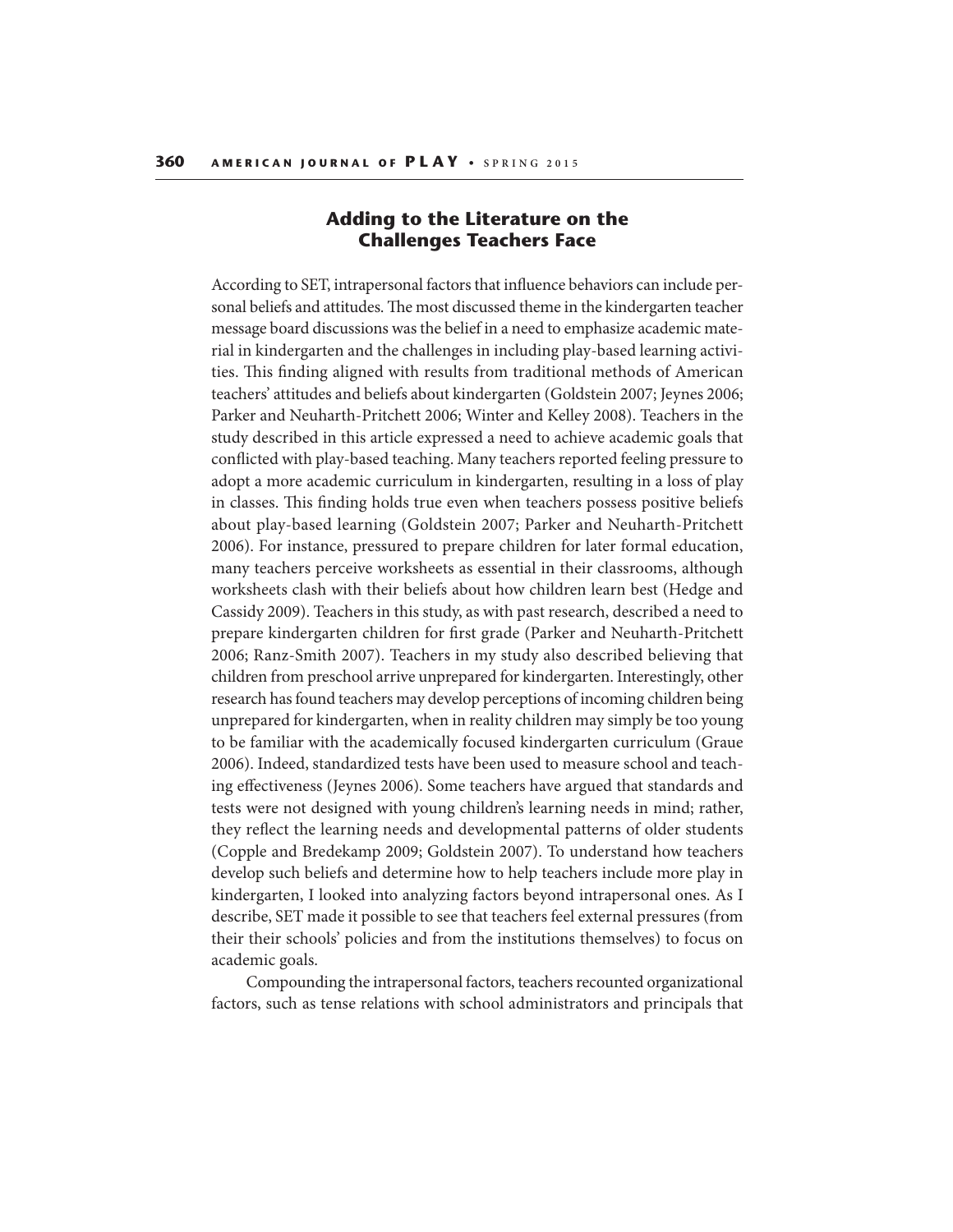influenced their views and practice of play in kindergartens. Given these relations, it is not surprising that many teachers described themselves "battling" their administrations. Teachers have reported pressure from administrators, school and state curricula, and standardized tests as influencing their teaching (Parker and Neuharth-Pritchett 2006; Stipek and Byler 1997). Kindergarten teachers in this study also described feeling they are looked down upon by other teachers in their schools. Such findings are noteworthy in light of research that suggests a lack of respect for the early-childhood education field hinders implementing play-based teaching (Hedge and Cassidy 2006). Teachers' relations with their principals constituted another organizational factor they identified in their the discussions. Principals' influence came up frequently, and most often in a negative light, in which principals were usually described as ordering teachers what to teach and insisting that they remove all play materials from kindergarten classrooms. Teachers in the study observed that principals can be out of touch with how kindergarten students learn best, and these teachers explained that their principals promote standards too challenging for young children. For example, principals apply fourth- and fifth-grade curriculum practices to kindergarten and eliminate more appropriate play-based teaching.

In contrast to these negative perceptions of principals and other administrators, teachers also describe instances of the positive influence of principals and administrators on play-based teaching. However, even in these discussions, we find a recurrent belief that play and play-based teaching are rare in kindergarten classes, as teachers frequently cite stories about the adoption of policies and standards that result in play disappearing from kindergarten classes. Teachers continuously explained how the majority of kindergarten classes are simply not allowed to have play or play-based centers because of various organizational factors. They described feeling "lucky" if they work with a principal who supports play-based learning.

Finally, teachers also discussed policy factors, including NCLB standards, as well as state and district curriculum standards, that influenced their abilities to include play in kindergarten. Many teachers explained that they do not include any play or have play-based centers in their classrooms because time would be taken away from mandated activities. These findings should come as no surprise, because public school teachers have reported spending less and less time with children in play activities in kindergartens since NCLB was mandated (Goldstein 2007; Jeynes 2006). These teachers reported feeling overwhelmed in meeting all the teaching requirements, leaving little room in the day for play. Goldstein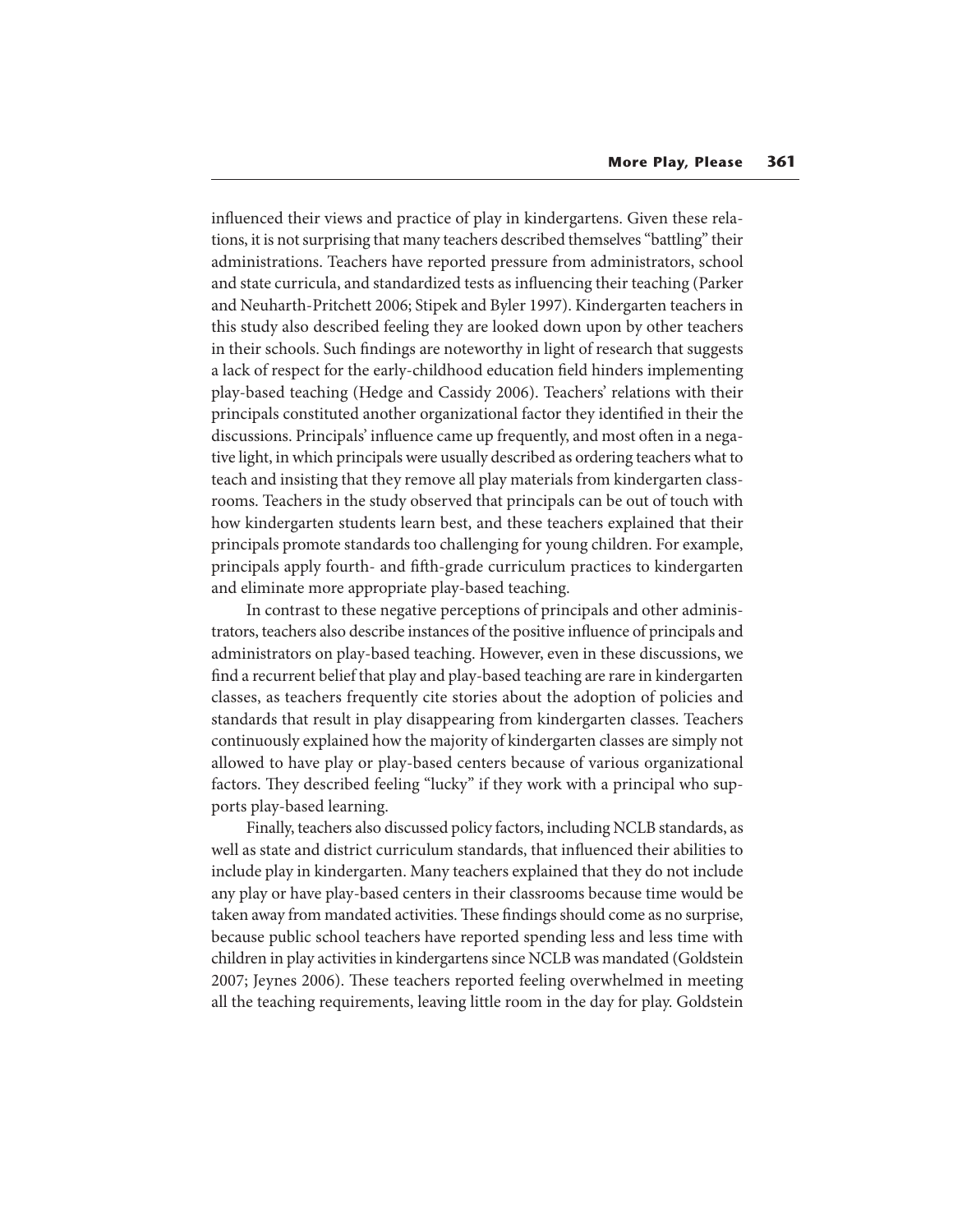found that a number of district and state curriculum standards resulted in more required content for teachers to cover daily and a sped-up instructional pace. Being accountable for students' progress is of paramount importance in NCLB (Copple and Bredekamp 2009; Goldstein 2007; Hyun 2003), and this accountability is measured in terms of students' results on standardized tests (Hyun 2003; Jeynes 2006). This may explain why, as with the teachers in this netnographic study, other teachers have reported feeling they can only allow play in the class after the "real" learning has been completed (Goldstein 2007; Ranz-Smith 2007). Prior to the 1960s, educators viewed kindergarten as distinct from the academically focused primary grades (Goldstein 2007; Graue 2006; Jeynes 2006). Currently, however, and particularly since NCLB, public school kindergarten is viewed by many as the first step into an academic setting (Goldstein 2007; Graue 2006; Parker and Neuharth-Pritchett 2006).

In sum, unlike research that finds teachers' own beliefs carry more influence than official policies (Quance, Lehrer, and Stathopoulos 2008), findings from this netnographic study support a broad body of research about American teachers' perceptions of play that suggests otherwise. Teachers frequently described their desires to use play in their classes, but they reported they were unable to for reasons unrelated to their teaching beliefs or knowledge. The reasons included the disapproval of school administration, principals, and parents and policy requirements that prohibited play. In a NCLB climate, principals, parents, administrators, and tests have increased standards and expectations for kindergarteners, resulting in many public school teachers feeling that little time remains for play-based teaching (Copple and Bredekamp 2009; Graue 2001; Hyun 2003).

## **Adding to Netnography Literature**

The results of this study encourage future research on teachers' participation in social-media discussions. Of particular interest in this respect, although we still do not know how representative online findings are of offline individuals (Puri 2007), these findings align with the majority of literature on American public school kindergarten teachers' perceptions of play. For example, Graue (2001) examined why teachers are unable to incorporate their positive beliefs about play in their classrooms and drew similar conclusions, including that the causes may come from pressure by administrators and colleagues, assessment mandates, and parents. The high degree of corroboration between my findings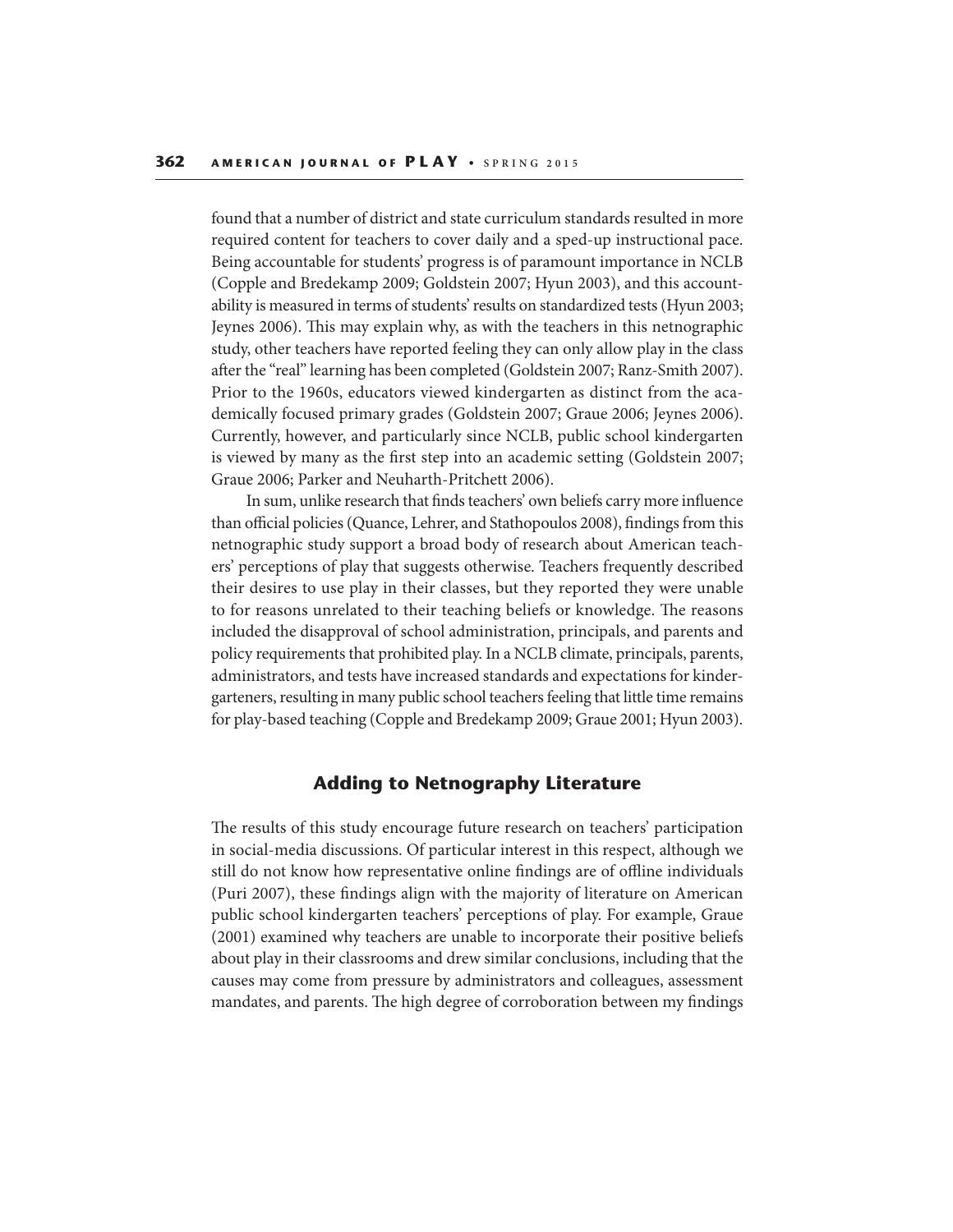and past research lends support to the suggestion that, although it is widely believed people falsify information on the Internet, online lying is not a major concern for researchers (Kozinets 2010; McDermott et al. 2013).

As others have in past netnographies, I found social-media data sources offer a number of unique advantages. Social-media venues for socialization, such as message boards, are posted in a public arena, allowing for unobtrusive observations of users' opinions and discussions in a more "natural" environment, thus further reducing researcher bias (Gurak and Antonijevic 2008; Gunther 2009; Kozinets 2010). Additionally, researchers have found that the social-media environment encourages subjects to reveal more information than they would in traditional methods like interviews and focus groups (Hookway 2008; Williams and Merten 2008). Given such innovative potential, it is somewhat surprising that so few education researchers have taken advantage of studying teachers' social-media discussions.

Of course, I was also aware of the disadvantages of social-media data and netnography. Primarily, social media anonymity raises the possibility of user fraud enabled by the anonymous nature of social-media discussions (Hookway 2008). While such anonymity clearly presents a challenge to researchers, I found that by employing the research techniques recommended by Wallendorf and Belk (1989), such as prolonged engagement, persistent observation, and researcher reflexivity, to be especially useful. In particular, careful and prolonged observation of the social-media community better enabled me to trust the online discussions (Kozinets 1998, 2010). Additionally, I also found that Puri's (2007) three recommended practices for ensuring valid data to be beneficial: First, she recommended using message boards that provide user profiles; Second, she recommended examining the content of individual posts to check for consistency over time; And third she recommended using a number of boards, as opposed to relying on only one, to validate findings.

## **Conclusion**

My study is limited because the sample consists only of teachers who participate in message-board discussions; its findings regarding teachers' perspectives, therefore, cannot be generalized to the whole population of American kindergarten teachers. Other limitations common to studies examining social-media data—such as being limited to the perspectives of those who have internet access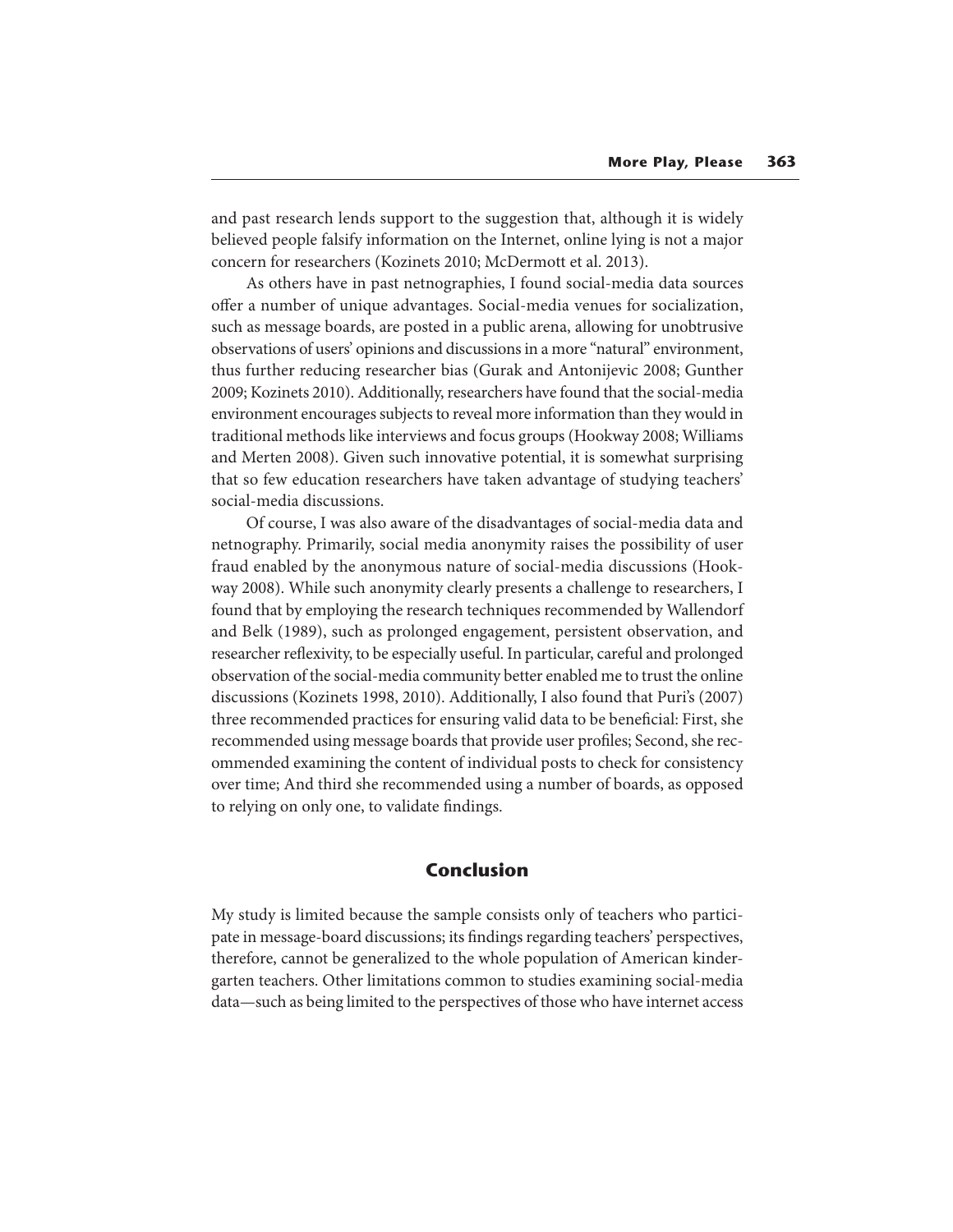and are literate (Jones 1999; Rowe, Hawkes, and Houghton 2008; White and Dorman 2001)—are not pertinent to this study, given that I focused exclusively on teachers, all of whom are well educated and employed. My study might also be criticized because it excludes teachers who do not participate in these forms of social media (Wilkinson and Thelwall 2011; Rowe, Hawkes, and Houghton 2008). To address this criticism, I have recourse to a central tenet of qualitative research: the beliefs that all methods have sampling biases and all research is only ever a partial account of the topic of interest (Ellingston 2009; Wilkinson and Thelwall 2011). Moreover, while social-media data may not be nationally representative, the opinions nonetheless show the ways in which participants think about a defined topic, and thus the data are qualitatively interesting (Rowe, Hawkes, and Houghton 2008). Lastly, the goal of my research was not to validate any hypotheses, but to generate insights from a previously untapped data source (Wilkinson and Thelwall 2011). I am not suggesting that traditional methods of data collection need to be replaced or superseded, only that netnography adds significantly to the number of approaches in practice for assessing public opinion (Rowe, Hawkes, and Houghton 2008). Given the exponential growth of the social-media sites, discussion groups should continue to offer a timely and innovative data source for education researchers.

The discussions analyzed in my study further demonstrate how public school kindergarten teachers feel external pressures to focus on academic goals, which influence them to view play as incompatible with kindergarten. While the findings of this study cannot be generalized to all kindergarten teachers, a number of implications for future research and practice devolve from this study. Beyond its novel netnographic approach, this study uniquely employed Social Ecology Theory (SET) to organize the results. By organizing the findings according to SET, I was able to highlight the variety of factors influencing teachers' abilities to include play in kindergarten classes.

Further research is needed to develop effective strategies to help teachers implement play in public school kindergartens, beyond a narrow focus on increasing teachers' knowledge regarding play's benefits (valuable though this may be). Indeed, even after teachers received training on child-centered practices, Nelson and Smith (2004) found that not all teachers in their study implemented play-based teaching to its fullest extent. Similarly, Ranz-Smith (2007) found that the only teacher out of the four she interviewed who incorporated play in her classroom had no educational training in play; the three who did not incorporate play all had training in play-based teaching. Hedge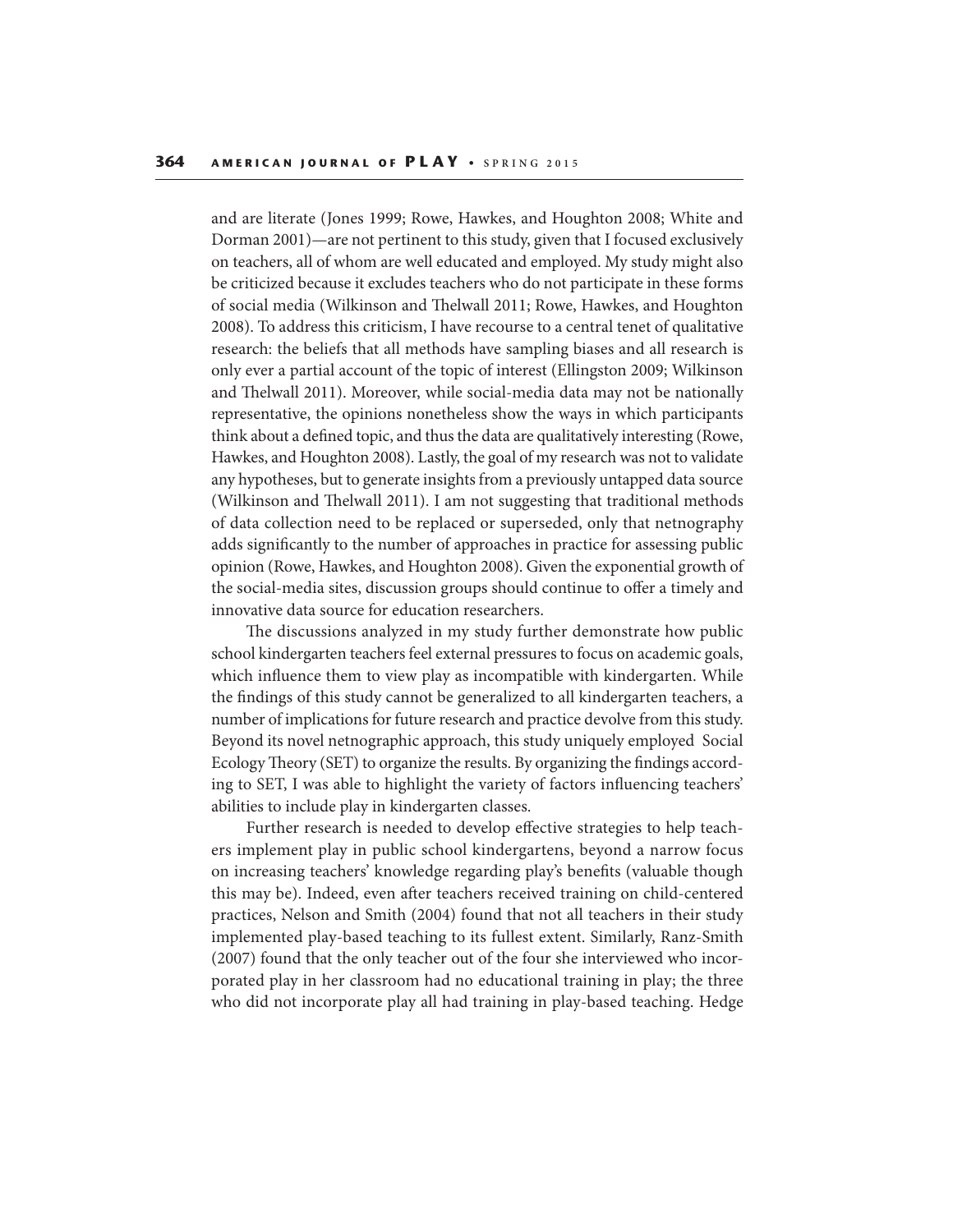and Cassidy (2009) also found teachers trained in child-centered learning felt they could not apply their knowledge; they used worksheets instead. Thus, while knowledge is important, intrapersonal factors are only one facet of SET, which could explain the aforementioned teachers' inabilities to increase play in kindergarten following knowledge-based interventions. In my study, by applying SET, I established that intrapersonal, organizational, and policy factors merit consideration to increase play in kindergartens. As I have emphasized, while it is certainly important that teachers are educated on the value of play and how to incorporate play in kindergarten classes, if this is the only action taken, it will do little to equip teachers to deal with the many other factors involved in kindergarten climates (Hedge and Cassidy 2009; Ranz-Smith 2007; Winter and Kelley 2008). For example, the present findings suggest that, in terms of organizational interventions, a knowledgeable administration, understanding colleagues, and a supportive principal (with the three adjectives being interchangeable and interdependent) are needed to improve kindergarten teachers' abilities to include play in their classes. Advancement on the present study's implications to apply SET interventions along with its examination of data-rich social-media discussions is well warranted.

#### **REFERENCES**

- Banas, Jennifer. 2008. "A Tailored Approach to Identifying and Addressing College Students' Online Health Information Literacy." American Journal of Health Education 39:228–36.
- Bateson, Patrick. 1987. "Biological Approaches to the Study of Behavioral Development." International Journal of Behavioral Development 10:1–22.
- Bateson, Patrick, and Paul Martin. 2000. Design for a Life: How Behavior and Personality Develop.
- Bjorkland, David F., and Amy K. Gardiner. 2011. "Object Play and Tool Use: Developmental and Evolutionary Perspectives." In The Oxford Handbook of the Development of Play, edited by Anthony D. Pellegrini, 153–71.
- Bodrova, Elena, Carrie Germeroth, and Deborah J. Leong. 2013. "Play and Self-Regulation: Lessons from Vygotsky." American Journal of Play 6:111–23.
- Brownson, Ross C., Jamie F. Chriqui, Charlene R. Burgeson, Megan C. Fisher, and Roberta B. Ness. 2010. "Translating Epidemiology into Policy to Prevent Childhood Obesity: The Case for Promoting Physical Activity in School Settings." Annals of Epidemiology 20:436–44.
- Bruckman, Amy. 2002. "Studying the Amateur Artist: A Perspective on Disguising Data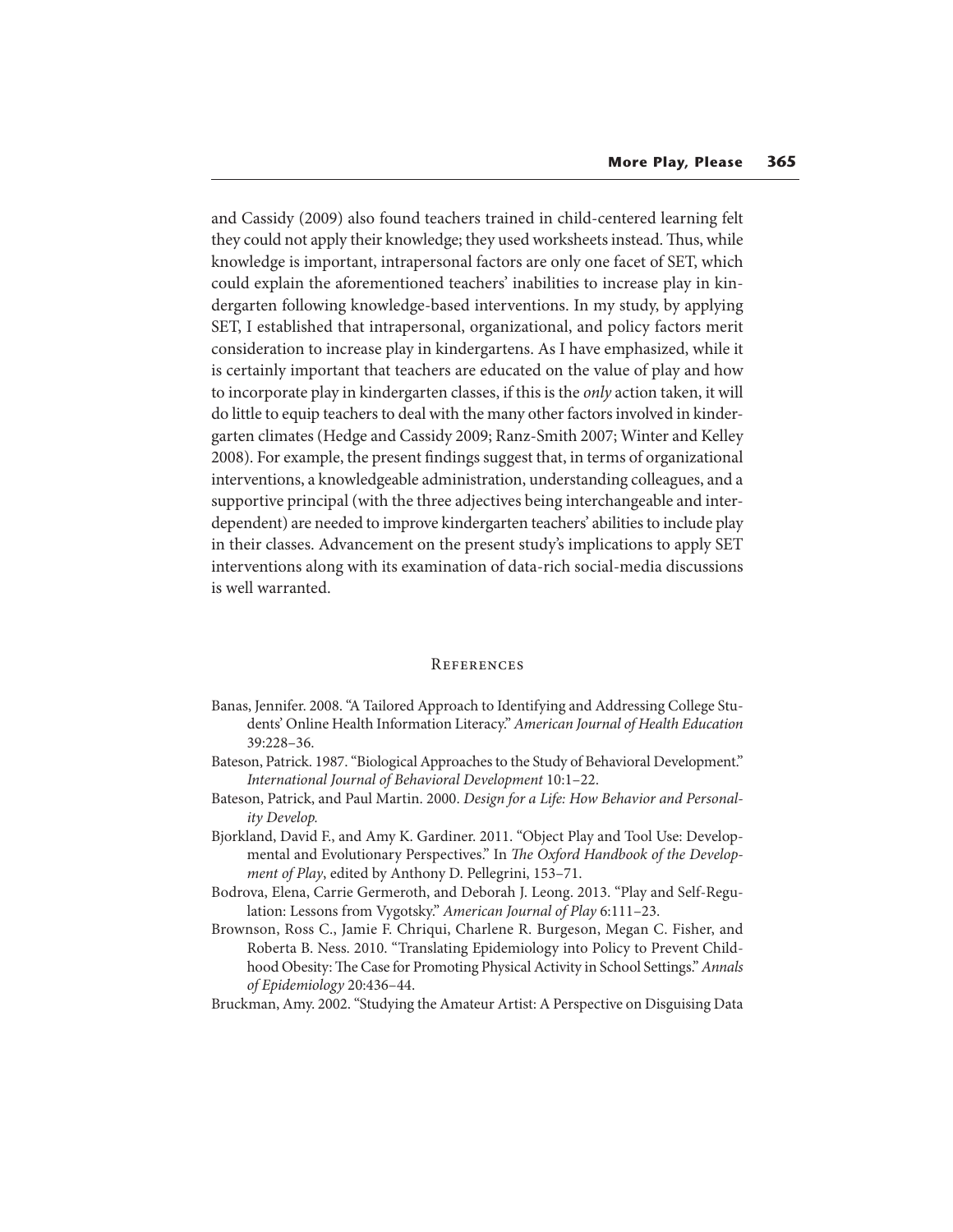Collected in Human Subjects Research on the Internet." Ethics and Information Technology 4:217–31.

- Burghardt, Gordon M. 2011. "Defining and Recognizing Play." In The Oxford Handbook of the Development of Play, edited Anthony D. Pellegrini, 9–18.
- Butterfoss, Frances D., Michelle C. Kegler, and Vincent T. Francisco. 2008. "Mobilizing Organizations for Health Promotion: Theories of Organizational Change." In Health Behavior and Health Education, 4th ed., edited by Karen Glanz, Barbara K. Rimer, and K. Viswanath, 335–62.
- Chapman, Katarzyna, and Jane Ogden. 2009. "A Qualitative Study Exploring How Mothers Manage their Teenage Children's Diets." Vulnerable Children and Youth Studies 4:90–100.
- Cook, Deirdre. 2000. "Voice Practice: Social and Mathematical Talk in Imaginative Play." Early Child Development and Care 162:51–63.
- Copple, Carol, and Sue Bredekamp, eds. 2009. Developmentally Appropriate Practice in Early Childhood Programs Serving Children from Birth through Age 8. 3rd ed.
- Creswell, John W. 2009. Research Design: Qualitative, Quantitative, and Mixed Methods Approaches. 3rd ed.
- Dart, Jared. 2008. "The Internet as a Source of Health Information in Three Disparate Communities." Australian Health Review 32:559–69.
- Datnow, Amanda, and Marisa Castellano. 2000. "Teachers' Responses to Success for All: How Beliefs, Experiences, and Adaptations Shape Implementation." American Educational Research Journal 37:775–79.
- Day, Nicolas E., Nicola M. McKeown, Man-Yu Wong, Ailsa Welch, and Shelia Bingham. 2001."Epidemiological Assessment of Diet: A Comparison of a 7-day Diary with a Food Frequency Questionnaire Using Urinary Markers of Nitrogen, Potassium and Sodium." International Journal of Epidemiology 30:309–17.
- Dearing, James W. 2008. "Evolution of Diffusion and Dissemination Theory." Journal of Public Health Management Practice 14:99–108.
- Duncan, Greg J; Chantelle J. Dowsett, Amy Claessens, Katherine Magnuson, Aletha C. Huston, Pamela Klebanov, Linda S. Pagani, Leon Feinstein, Mimi Engel, Jeanne Brooks-Gunn, Holly Kathryn Duckworth, and Crista Japel. 2007. "School Readiness and Later Achievement." Developmental Psychology 43:1428–46.
- Draper Alizon Katharine, and Judy A. Swift. 2010. "Qualitative Research in Nutrition and Dietetics: Data Collection Issues." Journal of Human Nutrition and Dietetics 24:3–12.
- Dusenbury, Linda, Rosalind Brannigan, William B.Hansen, John Walsh, and Mathea Falco. 2005. "Quality of Implementation: Developing Measures Crucial to Understanding the Diffusion of Preventive Interventions." Health Education Research 26:308–13.
- Eberle, Scott G. 2011. "Playing with the Multiple Intelligences: How Play Helps Them Grow." American Journal of Play 4:19–51.
- Eberle, Scott G. 2014. "The Elements of Play: Toward a Philosophy and a Definition of Play." American Journal of Play 6:214–34.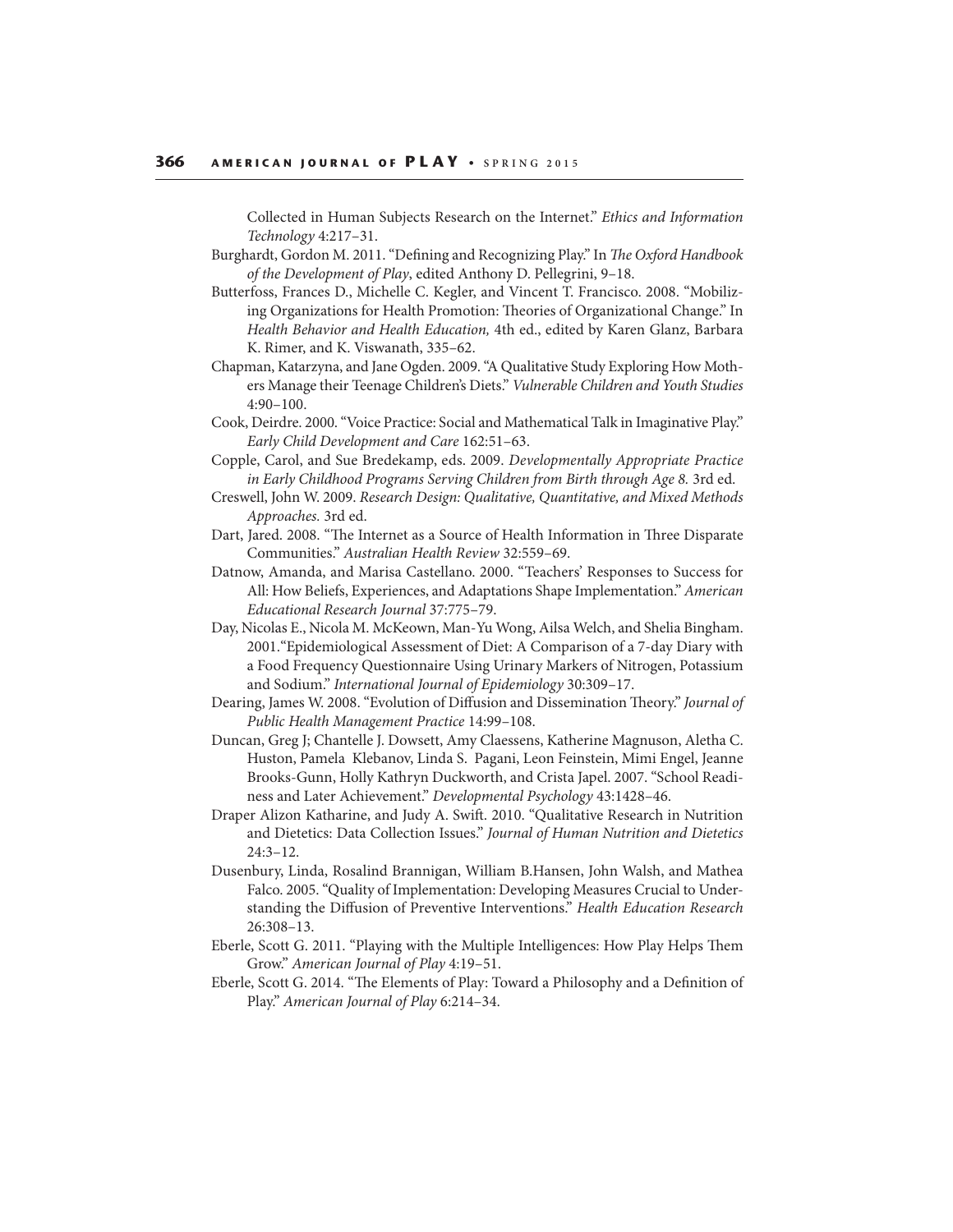- Elias, Cynthia L., and Laura E. Berk. 2002. "Self-Regulation in Young Children: Is There a Role for Sociodramatic Play?" Early Childhood Research Quarterly 17:216–38.
- Ellingston, Laura L. 2009. Engaging Crystallization in Qualitative Research: An Introduction.
- Fisher, Kelly, Kathy Hirsh-Pasek, Roberta M. Golinkoff, Dorothy G. Singer, and Laura Berk. 2009. "Playing Around in School: Implications for Learning and Educational Policy." In The Oxford Handbook of the Development of Play, edited by Anthony D. Pellegrini, 341–62.
- Frost, Joe L., Sue Clark Wortham, and Robert Stuart Reifel. 2008. Play and Child Development. 3rd ed.
- Goldstein, Lisa S. 2007. "Embracing Pedagogical Multiplicity: Examining Two Teachers' Instructional Responses to the Changing Expectations for Kindergarten in U.S. Public Schools." Journal of Research in Childhood Education 21:378–99.
- Graue, M. Elizabeth. 2001. "What's Going on in the Children's Garden? Kindergarten Today. Research in Review." Young Children 56:67–73.
	- 2006. "This Thing Called Kindergarten." In K Today: Teaching and Learning in the Kindergarten Year, edited by Dominic F. Gullo, 3–10.
- Grzywacz, Joseph, and Juliana Fuqua. 2000. "The Social Ecology of Health: Leverage Points and Linkages." Behavioral Medicine 26:101-15.
- Gunter, Barrie. 2009. "Blogging—Private Becomes Public and Public Becomes Personalized." Aslib Proceedings 61:120–26.
- Gurak, Laura J., and Smiljana Antonijevic. 2008. "The Psychology of Blogging: You, Me, and Everyone in Between." American Behavioral Scientist 52:60–8.
- Hadert, Aimee, and Karen Rodham. 2008. "The Invisible Reality of Arthritis: A Qualitative Analysis of an Online Message Board." Musculoskeletal Care 6:181–96.
- Hansen, William B., and Ralph R. McNeal. 1999. "Drug Education Practice: Results of an Observational Study." Health Education Research 14:85–97.
- Hedge, Archana V., and Deborah J. Cassidy. 2009. "Kindergarten Teachers' Perspectives on Developmentally Appropriate Practices (DAP): A Study Conducted in Mumbai (India)." Journal of Research in Childhood Education 21:65–78.
- Henrich, Natalie, and Bev Holmes. 2011. "What the Public was Saying about the H1N1 Vaccine: Perceptions and Issues Discussed in On-Line Comments during the 2001 H1N1 Pandemic." Emerging Health Threats 6:e18479.
- Hoffman-Goetz, L., and Lorie Donelle. 2007. "Chat Room Computer-Mediated Support on Health Issues for Aboriginal Women." Health Care Women International 28:397–418.
- Hollander, Jocelyn A., and Hava R. Gordon. 2006. "The Processes of Social Construction in Talk." Symbolic Interaction 29:183–212.
- Hookway, Nicholas 2008. "'Entering the Blogosphere': Some Strategies for Using Blogs in Social Research." Qualitative Research 8:91–113.
- Hur, Jung Won, and Thomas A. Brush. 2009. "Teacher Participation in Online Communities: Why Do Teachers Want to Participate in Self-Generated Online Communities of K–12 Teachers?" Journal of Research on Technology in Education 41:279–303.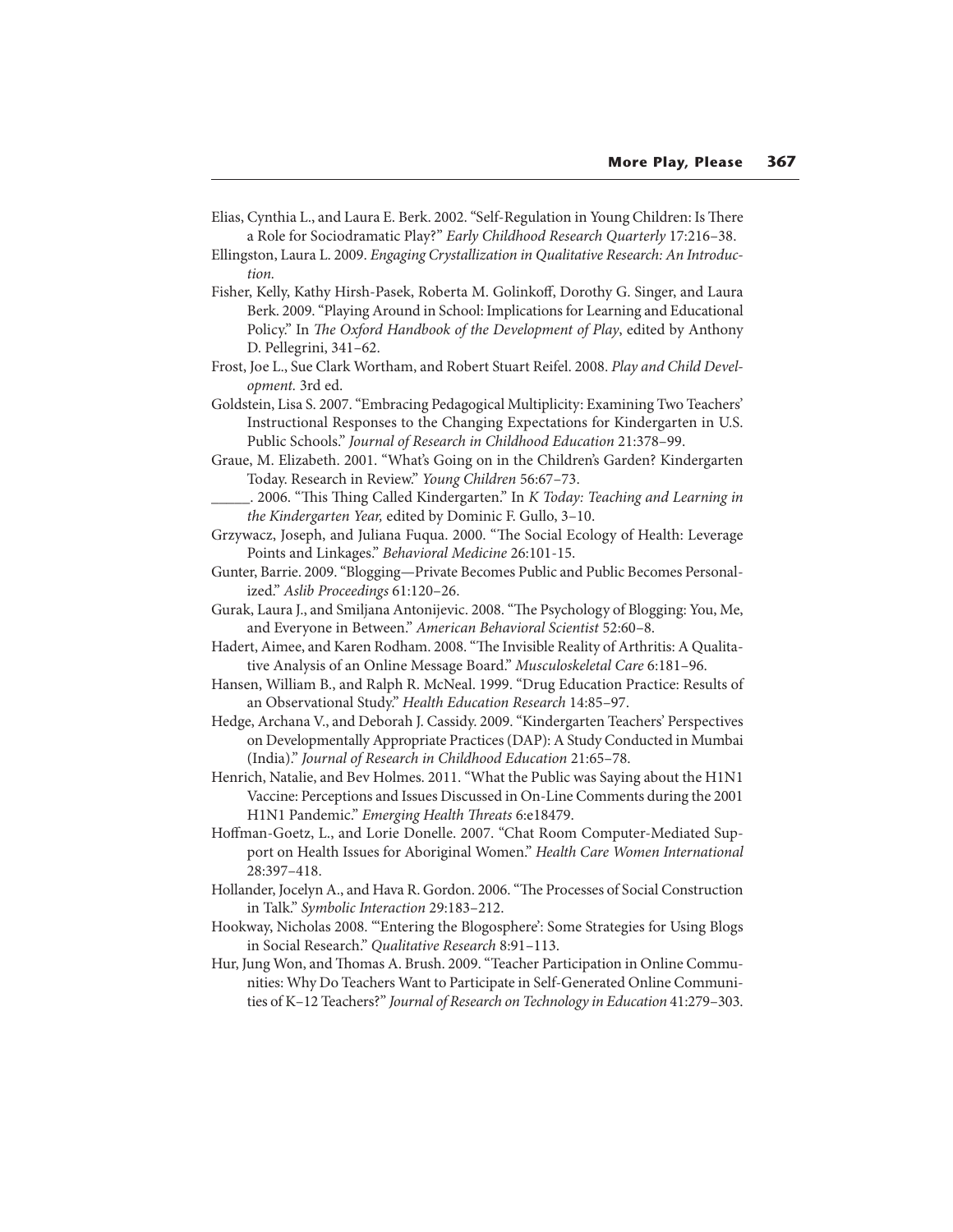- Hyun, Eunice. 2003. "The 'No Child Left Behind Act' of 2001: Issues and Implications for Early Childhood Teacher Education." Journal of Early Childhood Teacher Education 24:119–26.
- Jeynes, William H. 2006. "Standardized Tests and Froebel's Original Kindergarten Model." Teachers College Record 108:1937–59.
- Jones, Steve. 1999. Doing Internet Research: Critical Issues and Methods for Examining the Net.
- Kozinets, Robert V. 2010. Netnography: Doing Ethnographic Research Online.
- Krippendorf, Klaus. 2004. Content Analysis: An Introduction to its Methodology. 2nd ed.
- McDermott, Elizabeth, Katrina Roen, and Anna Piela. 2013. "Hard-to-Reach Youth Online: Methodological Advances in Self-Harm Research." Sexual Research Sociological Policy 10:125–34.
- McLeroy, Kenneth R., Daniel Bibeau, Allan Steckler, and Karen Glanz. 1988. "An Ecological Perspective on Health Promotion Programs." Health Education Quarterly 15:351–77.
- Meier, Andrea, Elizabeth J. Lyons, Giles Frydman, Michael Forlenza, and Barbara K. Rimer. 2007. "How Cancer Survivors Provide Support on Cancer-Related Internet Mailing Lists." Journal of Medical Internet Research 9:e12.
- Meisels, Samuel J., and Jack P. Shonkoff. 2000. "Early Childhood Intervention: A Continuing Evolution." In Handbook of Early Childhood Intervention, 2nd ed., edited by Jack P. Shonkoff and Samuel J. Meisels, 3-34.
- Moore, Ruth Jane Liebschutz. 2010. "Utah Kindergarten Teachers' Challenges and Concerns about Teaching Kindergarten." Master's Thesis, Utah State University.
- Nelson, Regena Fails., and Andrea B. Smith. 2004. "Changes in Teachers' Perceptions of Developmentally Appropriate Practice." Journal of Early Childhood Teacher Education 25:75–8.
- Neuman, Susan B., and Kathy Roskos. 1992. "Literacy Objects as Cultural Tools: Effects on Children's Literacy Behaviours during Play." Reading Research Quarterly 27:203– 23.
- Nicholson, Sheila A., and Nathan Bond. 2003. "Collaborative Reflection and Professional Community Building: An Analysis of Preservice Teachers' Use of an Electronic Discussion Board." Journal of Technology and Teacher Education 11:259–79.
- Nicolopoulou, Ageliki. 2005. "Play and Narrative in the Process of Development: Commonalities, Differences, and Interrelations." Cognitive Development 20:495-502.
- Paechter, Carrie. 2012. "Researching Sensitive Issues Online: Implications of a Hybrid Insider/Outsider Position in a Retrospective Ethnographic Study." Qualitative Research 13:71–86.
- Parker, Aurda, and Stacey Neuharth-Pritchett. 2006. "Developmentally Appropriate Practice in Kindergarten: Factors Shaping Teacher Beliefs and Practice." Journal of Research in Childhood Education 21:65–78.
- Pellegrini, Anthony D. 2011. "Introduction and Overview." In The Oxford Handbook of the Development of Play, edited by Anthony D. Pellegrini, 3–8.
- Pellis, Sergio M., Vivien C. Pellis, and Brett T. Himmler. 2014. "How Play Makes for a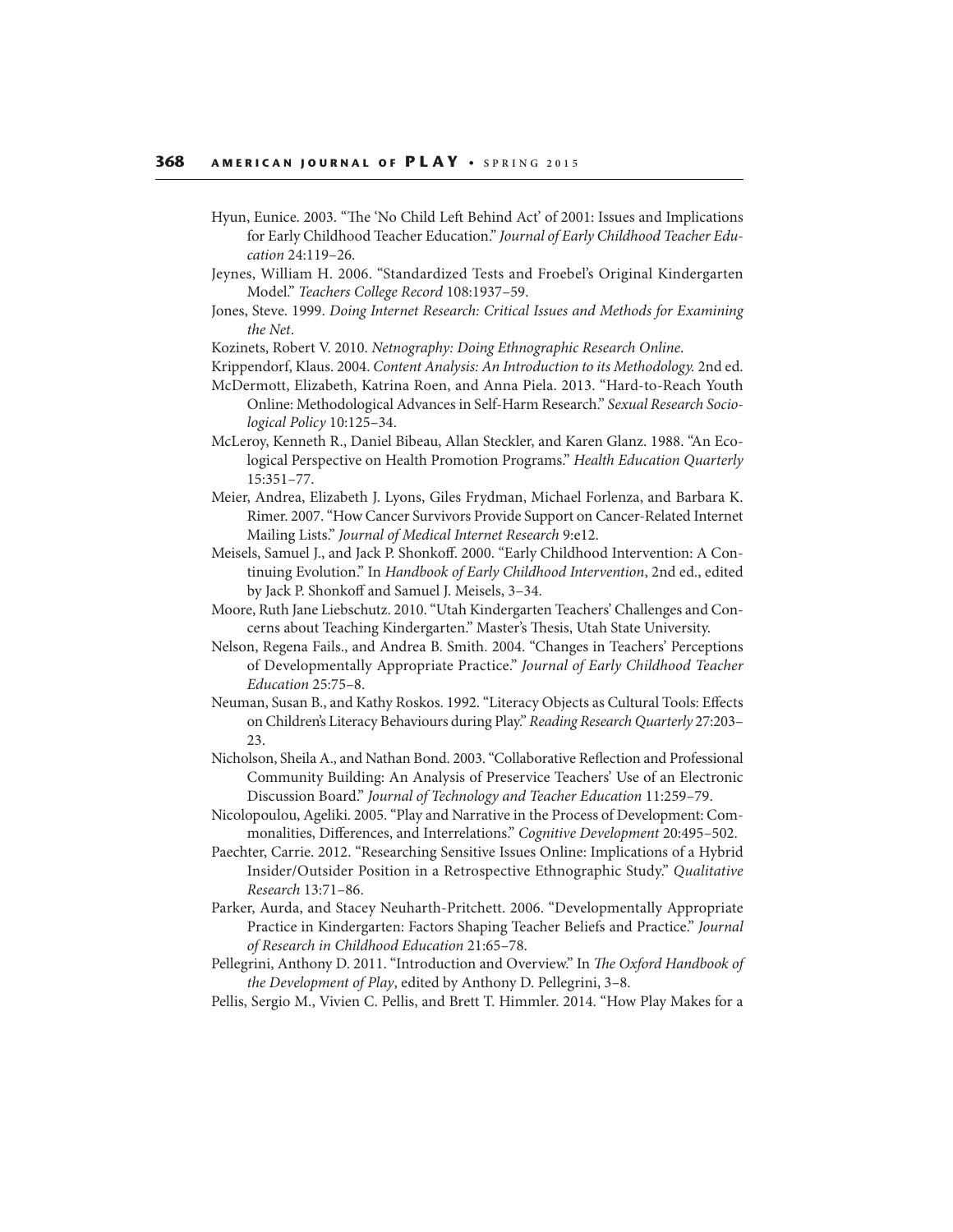More Adaptable Brain: A Comparative and Neural Perspective." American Journal of Play 7:73–98.

- Pope, Catherine, Sue Ziebland, and Nicholas Mays. 2000. "Qualitative Research in Health Care: Analysing Qualitative Data." British Medical Journal 320:114–16.
- Porter, Nori, and Jean M. Ispa. 2012. "Mothers' Online Message Board Questions about Parenting Infants and Toddlers." Journal of Advanced Nursing 69:559–68.
- Potischman, Nancy, Barbara E. Cohen, and Mary Frances Picciano. 2006. "Dietary Recommendations and Identified Research Needs for the National Children's Study." Journal of Nutrition 136:686–89.
- Quance, Amanda, Joanne S. Leher, and Helen Stathopoulos. 2008. "Play in the Grade One Classroom: An Exploration of Teacher Beliefs, Classroom Organization, and Obstacles to Implementation in Quebec." Canadian Journal for New Scholars in Education 1:1–18.
- Ranz-Smith, Deborah J. 2007. "Teacher Perception of Play: In Leaving No Child Behind Are Teachers Leaving Children Behind?" Early Education and Development 18:271–303.
- Reichman, Roxana G., and Shlomit Artzi. 2009. "Israeli Teachers' Reactions to Top Down Educational Reform." Allied Academics International Conference: Proceedings of the Academy of Educational Leadership 14:36–44.
- Rogers, Everett M. 2003. Diffusion of Innovations. 5th ed.
- Rowe, Gene, Gillian Hawkes, and Julie Houghton. 2008. "Initial UK Public Reaction to Avian Influenza: Analysis of Opinions Posted on the BBC Website." Health, Risk, & Society 10:361–84.
- Saltzmann-Erikson, Martin, and Henrik Erikson. 2011. "Torrenting Values, Feelings, and Thoughts—Cyber Nursing and Virtual Self-Care in a Breast Augmentation Forum." International Journal of Qualitative Studies in Health & Well-Being 6:1–12.
- Schweinhart, Lawrence J., David P. Weikart, and Mary B. Larner. 1986. "Consequences of Three Preschool Curriculum Models through Age 15." Early Childhood Research Quarterly 1:15–45.
- Seeman, Neil. 2008. "Web 2.0 and Chronic Illness: New Horizons, New Opportunities." Healthcare Quarterly 11:104–110.
- Stipek, Deborah J., and Patricia Byler. 1997. "Early Childhood Education Teachers: Do They Practice What They Preach?" Early Childhood Research Quarterly 12:305-25.
- Stitzlein, Sarah M., and Sarah Quinn. 2012. "What Can We Learn from Teacher Dissent Online?" The Educational Forum 76:190-200.
- Strauss, Anselm, and Juliet M. Corbin. 1998. Basics of Qualitative Research. 2nd ed.
- Tondeur, Jo, Martin Valcke, and Johan Van Braak. 2008. "A Multidimensional Approach to Determinants of Computer Use in Primary Education: Teacher and School Characteristics." Journal of Computer Assisted Learning 24:494–506.
- Wallendorf, Melanie, and Russell W. Berk. 1989. "Assessing Trustworthiness in Naturalistic Consumer Research." In Interpretive Consumer Research, edited by Elizabeth C. Hirschman, 69–84.
- White, Marsha, and Steven M. Dorman. 2001. "Receiving Social Support Online: Impli-